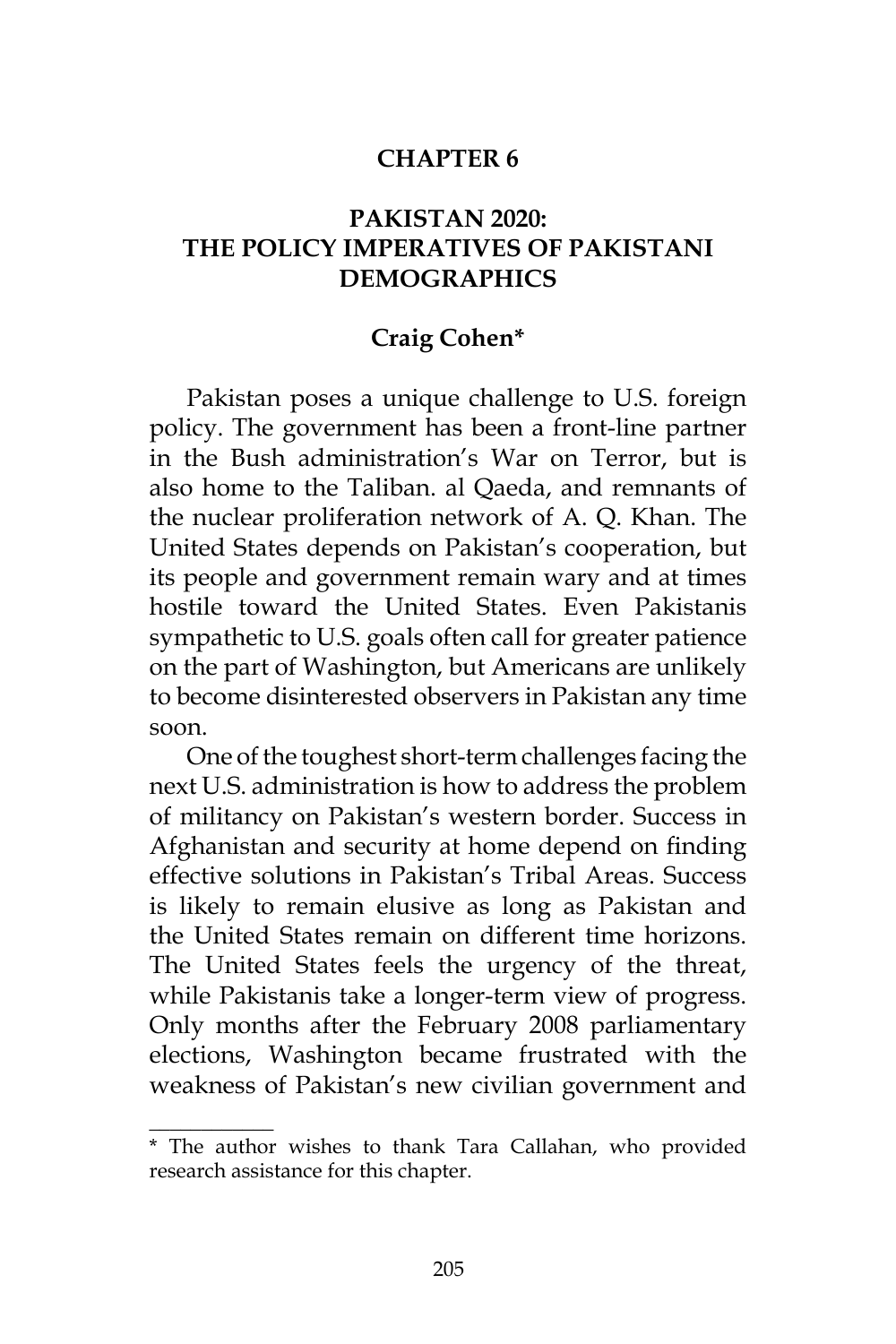its unwillingness to address the problem of militancy head-on. For its part, many in Islamabad see containing the militants as a viable option, and incorporating the Federally Administered Tribal Areas (FATA) as a generational task only made more difficult by direct U.S. action.

This is a time of great unpredictability in Pakistan and for U.S. decisionmakers. Major questions surround Pakistan's leadership, economic future, and social stability. Could Pakistan become a steadfast ally of the United States? Or will the United States find itself in direct military confrontation with Pakistani forces? Is Pakistan sliding toward collapse? Does it pose a clear and present danger to the United States? If so, what are the policies that could mitigate this threat? With Pakistan, everything is on the table, from billions of dollars of U.S. aid to Predator missile strikes and pariah status. It is no wonder that U.S. policy toward Pakistan has been trapped in a short-term mindset since September 11, 2001 (9/11).

Forecasting Pakistan's near-term political future may be a fool's errand, but anticipating trends that will shape its evolution over the long-term is possible and necessary. A closer look at Pakistan's demographic challenges raises a number of policy imperatives for Pakistan's government and the United States. Both will have to contend

with an ongoing demographic transition characterized by a shifting age structure and migration pattern that are likely to place newfound resource pressures on food, water, and energy, and heighten the importance of addressing poverty, education, and violence. Population trends are not destiny. They simply present new challenges and opportunities for governments and outside actors. How well the Pakistani government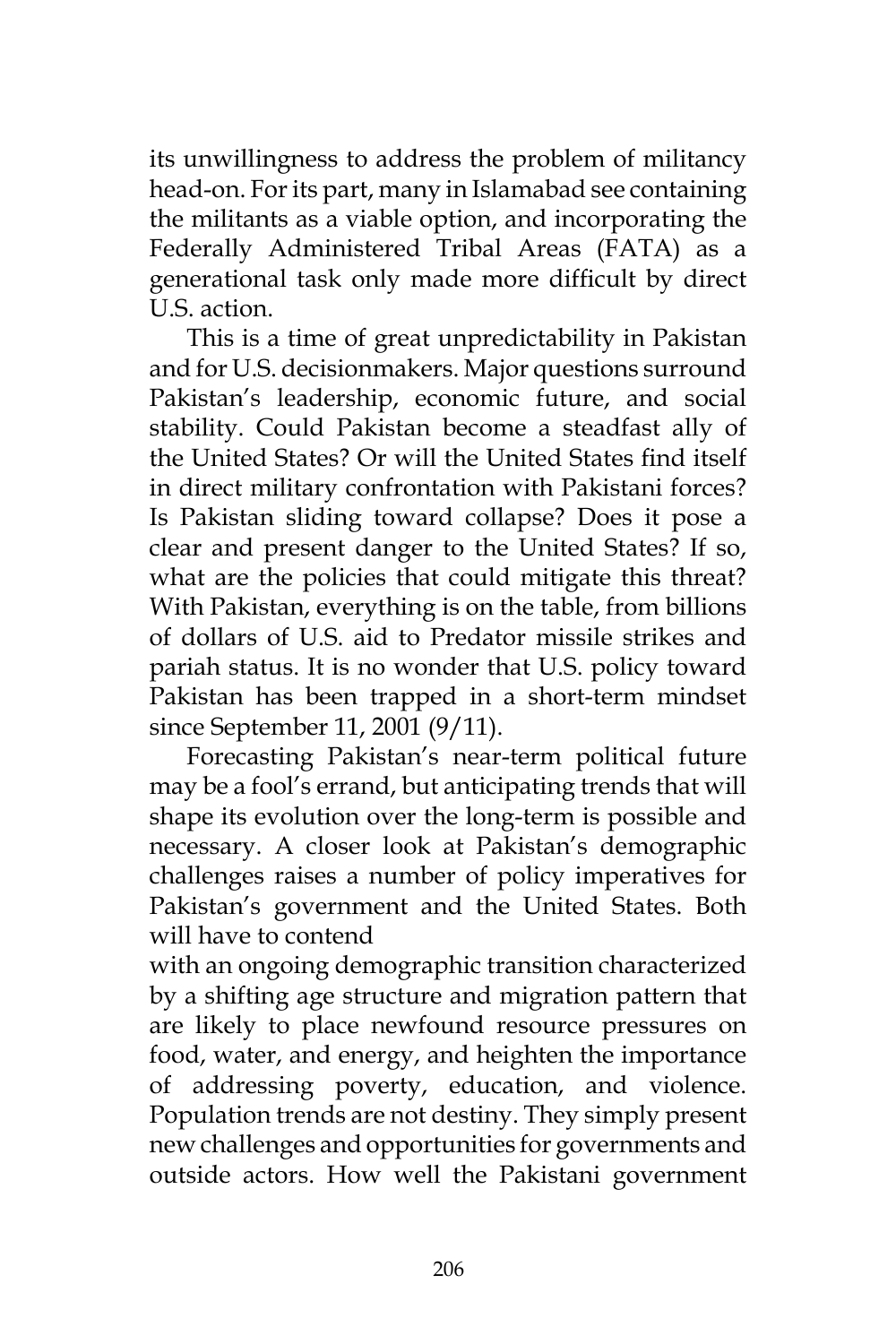and the United States recognize, adapt, and get ahead of these trends will shape the Pakistan that will emerge in the years to come.

# **Pakistan's Demographic Future.**

A chapter on demographics may seem out of place in a book on Pakistan's nuclear future. What do population trends have to do with nuclear weapons? One possible way to think of the correlation is that nuclear weapons are the deadly tip of the iceberg, while demographics are the danger lurking far below the surface. Demographic visions traditionally have alerted us to external threats that could have destructive consequences for our own society.<sup>1</sup> Demographic projections have become a sort of "geopolitical cartography" for national security planners, helping them to avoid dangers hidden in the future's hazy unknown.2 Since the earliest days, demographics have been viewed as a determinant of other societies' hostile actions, capacity, and intent, and the nuclear age is no exception.3

The size, security, and possible use of Pakistan's nuclear arsenal in 2020 will be a function of individual decisions by Pakistani leaders and its national security community. These decisions, however, will be shaped by a broader domestic and international context. Demographics will play an important role in determining this context, helping to shape Pakistan's politics, social cohesion, and economic growth. The demographic effects will be indirect, and they will operate on a longer time frame than any democratic political calendar. Demographic change, in the words of one recent study, "shapes political power like water shapes rock. Up close the force looks trivial.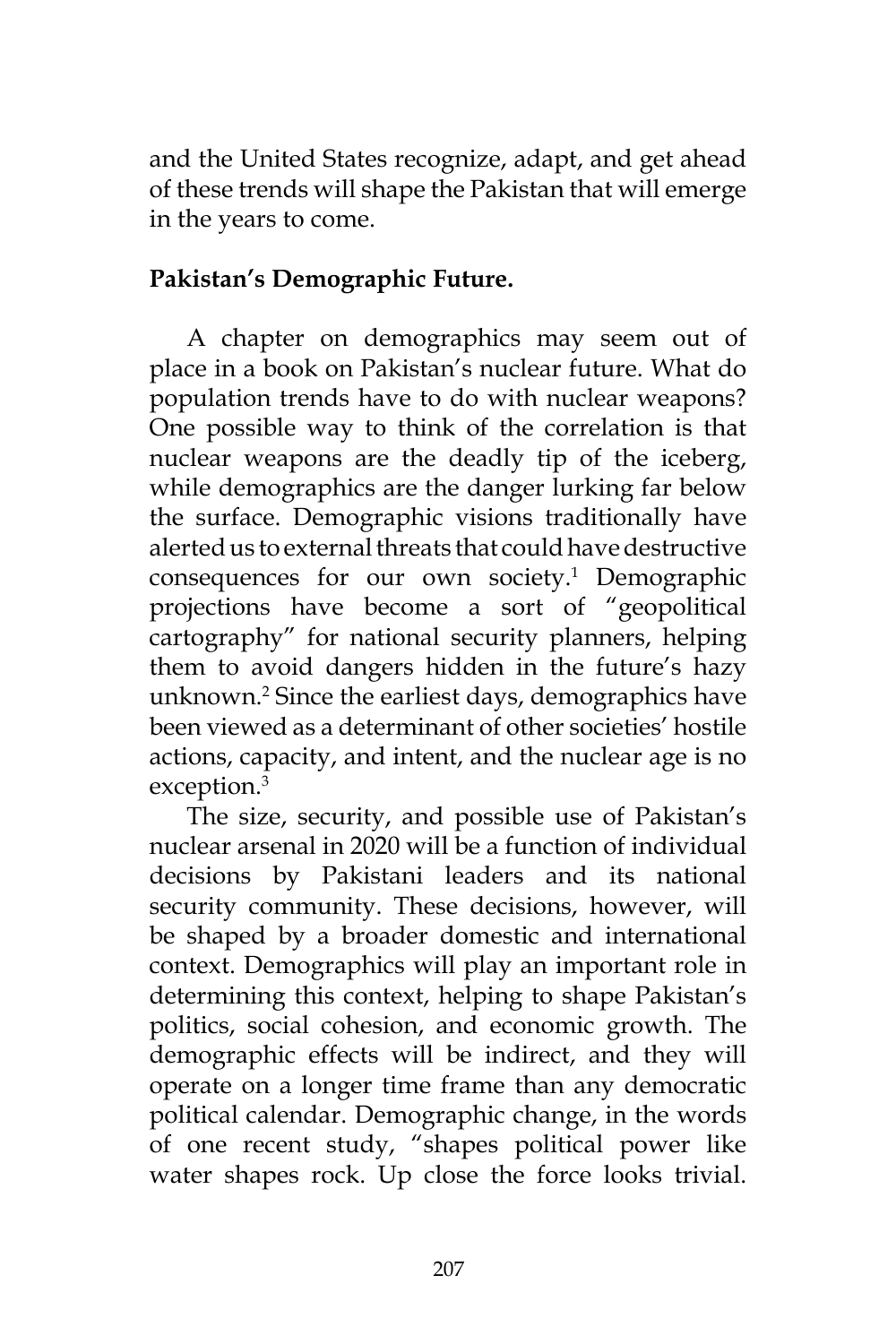But viewed from a distance of decades or centuries it moves mountains."4

Population has always been linked to security. Traditionally, the size of a body politic has been leaders' main demographic concern: the larger the population, the greater a society's wealth and power. In the most elementary sense, a larger population provides more men to field in battle. Pakistan had just under 40 million citizens in the years immediately following partition, but today it has somewhere in the neighborhood of 170 million people and is the seventh largest country in the world. Pakistan's population doubled between 1961 and 1982, a period of just 21 years.5 The United Nations (UN) projects that by 2050 Pakistan's population could double again to more than 350 million people, making it the world's third or fourth most populous country.<sup>6</sup> One would expect a Pakistan of 350 million people to wield significant influence on the world stage, particularly in the Muslim world. The question of whether Pakistan can become a global or even a regional power, however, is very much tied to its stability and economic growth. India, its main strategic rival, already dwarfs Pakistan with over one billion people. It is expected by some to grow to more than 1.6 billion by 2050, overtaking China's own growth projections for this period.7

Population growth is not always a positive occurrence. As far back as Malthus' writing in the late 18th and early 19th centuries, commentators have worried about populations outstripping their environments. Theories of Social Darwinism have been discredited in most circles, but many leaders today recognize that high population densities and high rates of population increase can undermine gains from economic growth and potentially contribute to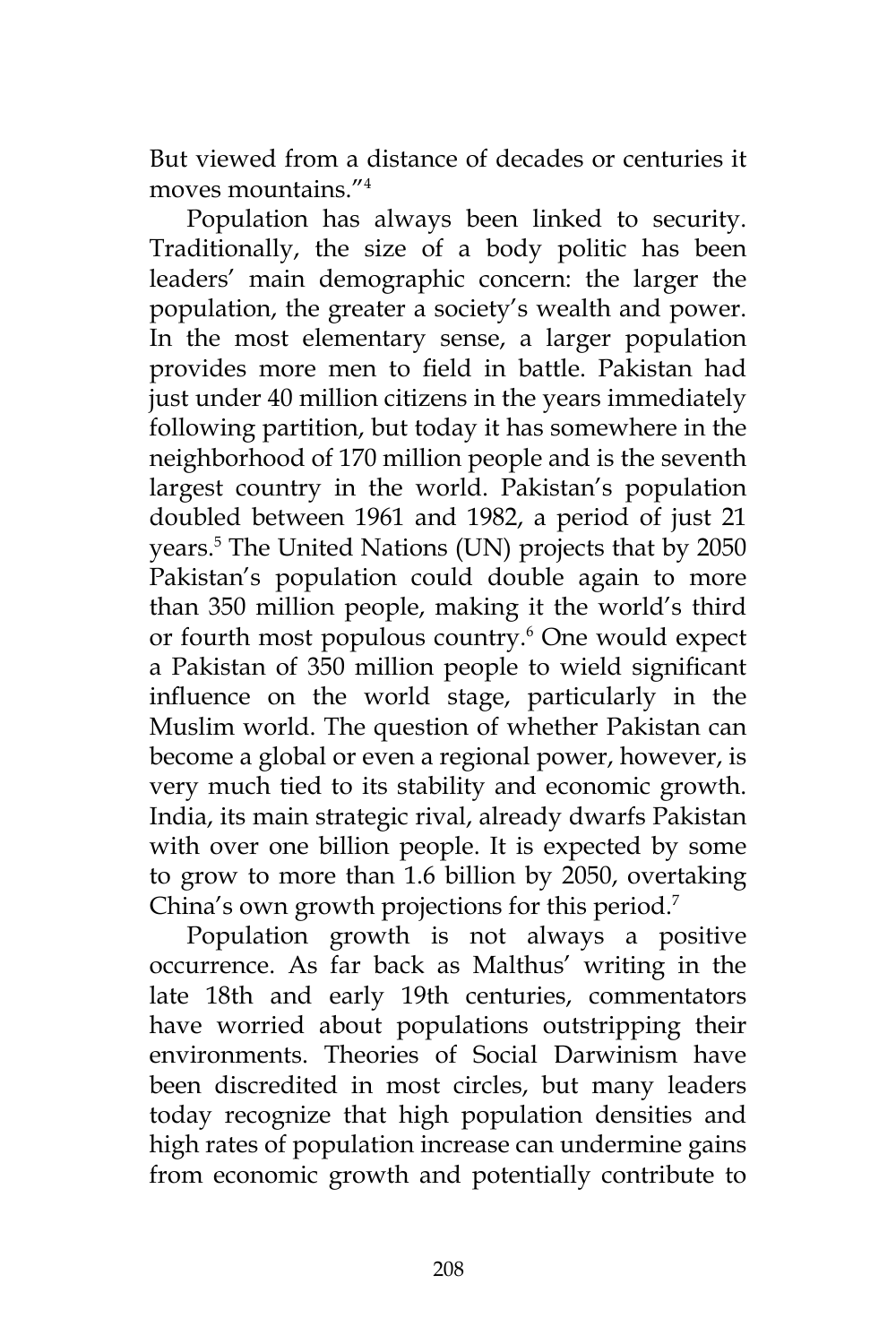social and political instability. Three factors determine population: fertility, mortality, and migration. For its part, Pakistan has successfully curbed its fertility rates after decades of effort. Pakistan first implemented an anti-natalist policy in 1965, but it was not until the 1990s that it experienced a fertility downturn. Since the 1960s, Pakistan's population grew at a staggering rate of close to 3 percent per year. Fertility rates in the 1970s and 1980s hovered between six and seven births per woman. Fertility began to decline as families migrated to urban areas, women married later, and family planning became more accepted practice. During this decade, fertility rates stand around four births per woman in Pakistan.<sup>8</sup> By 2050, some expect the total fertility rate to fall to between 1 and 3 births per woman.<sup>9</sup>

Falling fertility rates has meant that Pakistan is presently undergoing a demographic transition. Demographic transition explains the shift from the high death rates and high birth rates of a preindustrial society to the low birth rates and low death rates of industrialized economies. Pakistan's crude death rate declined progressively from 24 deaths per 1,000 in 1950 to 8 deaths per 1,000 in 2006.10 Pakistan's death rate declined during this time at a much faster rate than its fertility rate. The result has been a shifting population demographic away from the classic pyramid model to a more cylindrical shape. The main reason the structure of population aging matters is that there is a "mismatch between the timing of human productivity and human consumption."11

Because of the time lag between changes in fertility and changes in mortality, Pakistan is experiencing the possibility of what is called a "demographic dividend." The potential for a demographic dividend occurs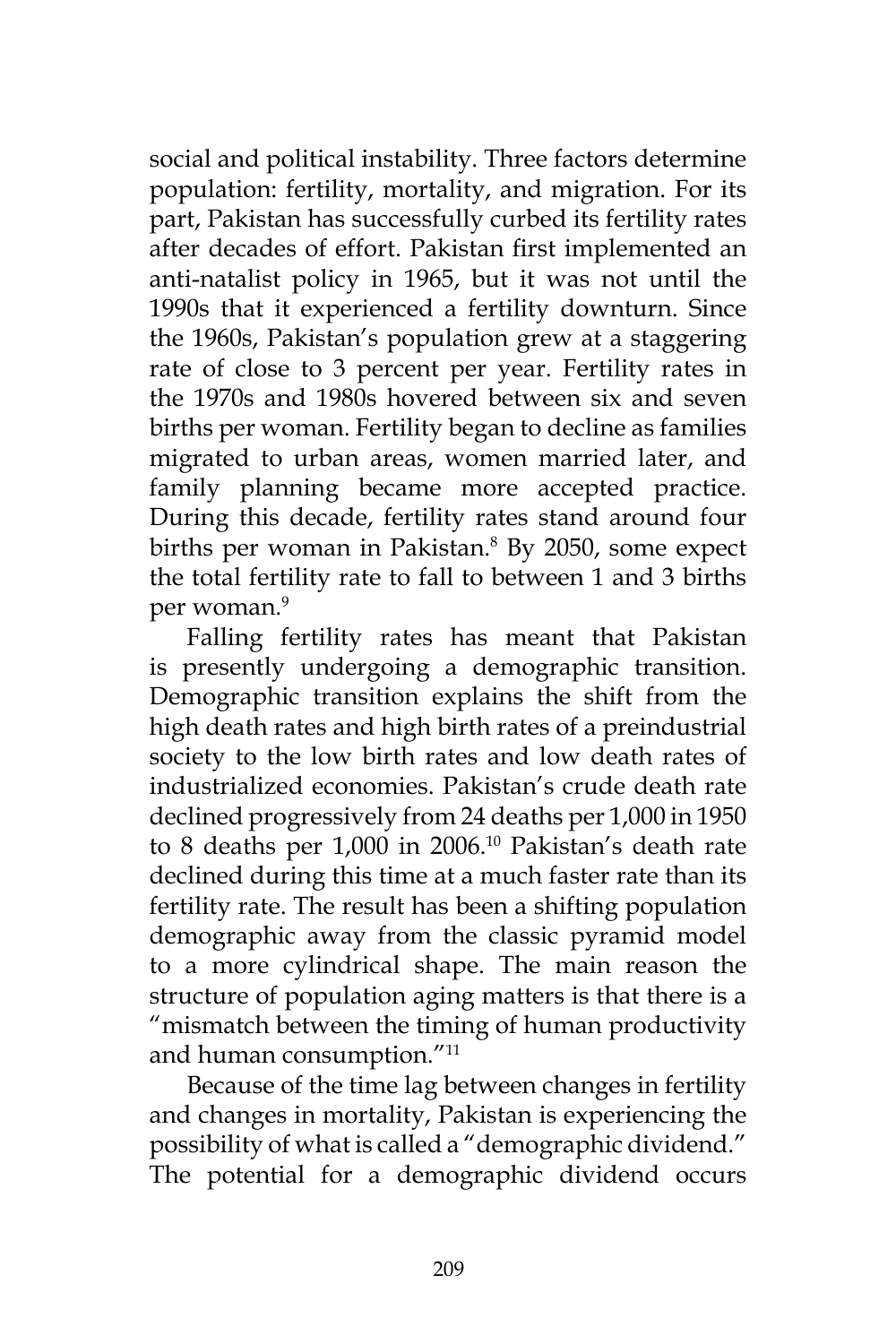when a lowered birth rate leads to changes in the age structure of a population. In this case, an increase in working age population and decline in dependent age population results in economic gains.12 Simply put, young people require a society's investments in health and education, working-age adults supply labor that fuels this investment, and the elderly again require investments in health. A country with a large labor supply relative to its young and old has the potential to realize significant economic growth because the dependency burden is low. Demographic dividends create the possibility for economic growth by "improving labor supply, increasing savings, and allowing development of human capital."13 Pakistan's median age in 2006 was 20 years. By 2050, it is projected to be 33 years.<sup>14</sup> The proportion of Pakistan's working age population of 15 to 64 reached 59 percent in 2006.<sup>15</sup> Capitalizing on the possibility of a demographic dividend is currently up to the Pakistani government.

This dividend can only be realized in the right policy environment such as occurred in South Korea over the second half of the 20th century or is occurring in China and India now. Studies have demonstrated that as much as one-third of East Asia's economic miracle can be attributed to a demographic dividend.<sup>16</sup> What Pakistan is currently experiencing is a once in a lifetime opportunity as the working age swells and dependency ratio declines. Demographers believe that Pakistan's window of opportunity probably opened in 1990 and is likely to close by 2045. The critical question is whether the labor market will be able to absorb an influx of new workers. As one commentator has asked, "Would these teeming numbers be actually a 'dividend' or would they be more of a threat?"17 By 2030 Pakistan is estimated to have 175 million potential workers,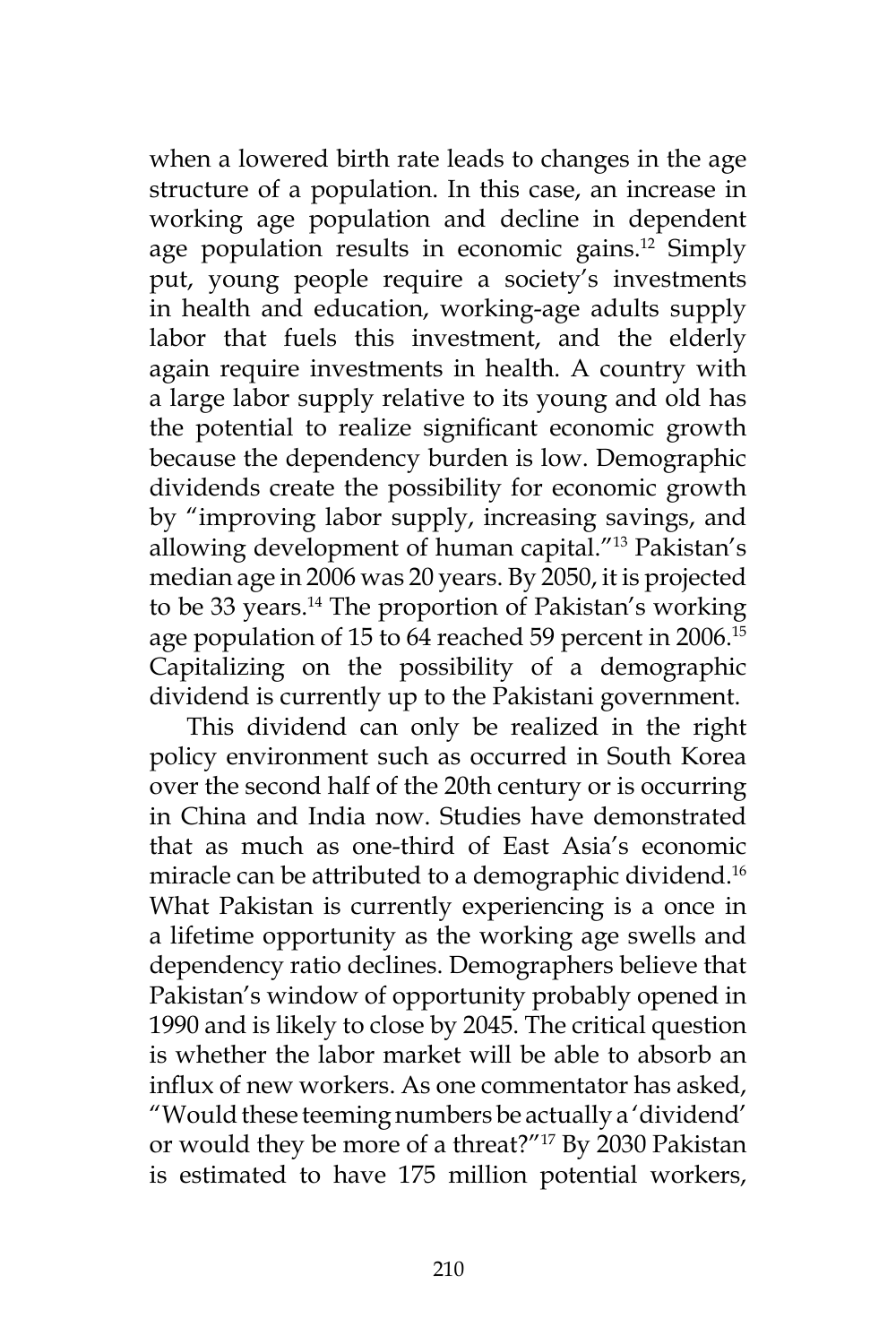85 million of whom could be women. Realizing a demographic dividend is closely tied to female education and empowerment, as it depends upon sustaining lower fertility rates.<sup>18</sup> By 2050, the number of potential workers is expected to rise to 221 million.19 If Pakistan fails to adequately train and educate its labor supply and grow its economy to provide jobs, difficult times could be ahead.

The other side of the demographic dividend coin is demographic danger. The most commonly discussed demographic threat is known as "youth bulge." This is the period typically before the demographic dividend can be realized when the huge tide of young people has not yet entered the labor market. This creates enormous pressures on the state to provide health, education, and other services. As this population becomes adolescents, the theory holds that single teenage men without the discipline of a good public, private, or military education and without the prospects of employment are more likely to engage in violence directed against the state and other groups in society, or engage in terrorism. Many have looked to the failures of the state education system in Pakistan, for instance, as a primary reason for the greater role madrassahs have played in educating young Pakistanis today. Madrassahs do not necessarily produce terrorists, but they do play a role in proselytizing an anti-modern, anti-Western world view.

There is no guarantee that Pakistan has weathered its period of youth bulge as it transitions to its dividend period. One recent study has argued that, similar to the aftershocks of an earthquake, "echo booms" reverberate every 2 decades after periods of booming fertility which are followed by a steep decline. This would mean that the number of Pakistanis between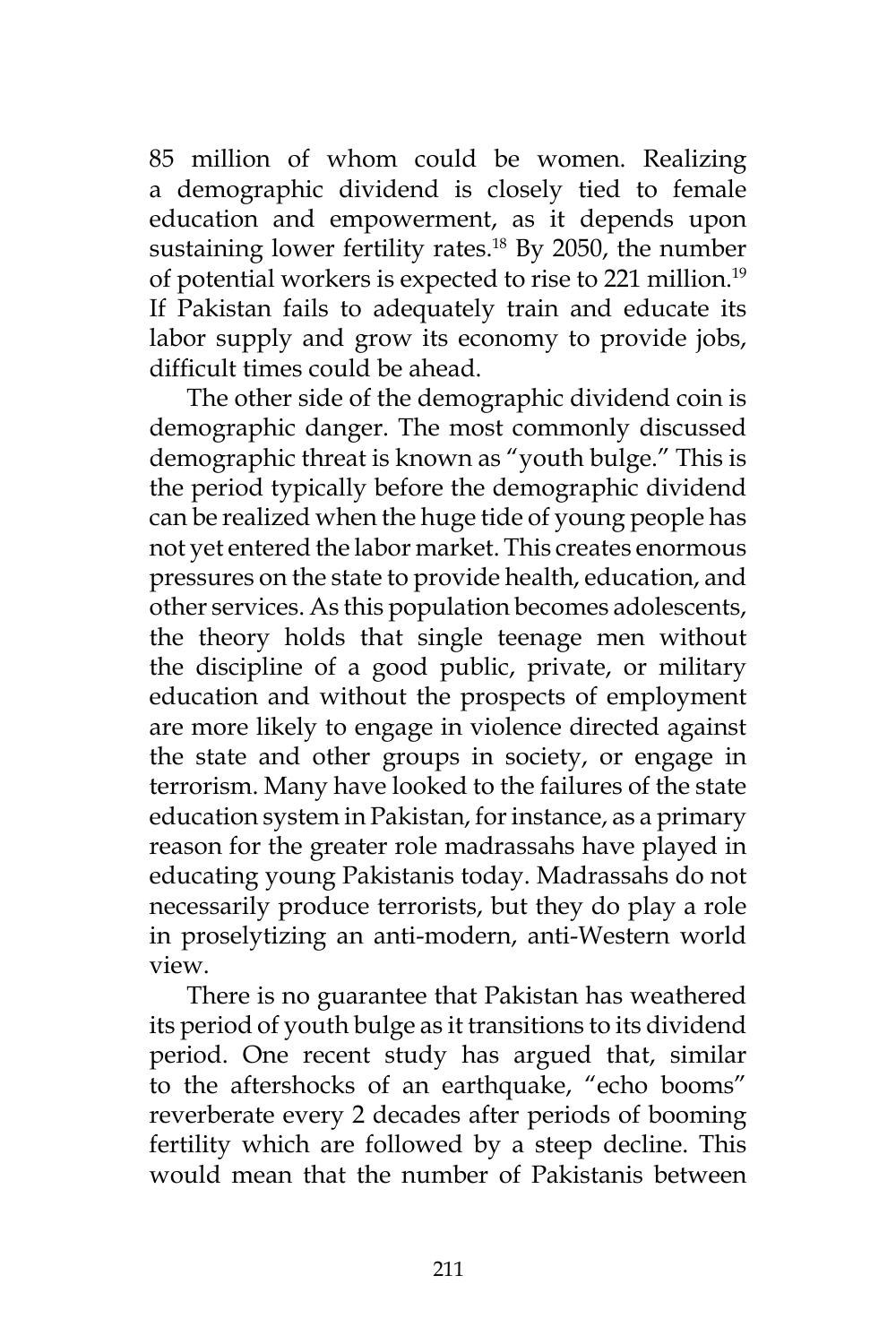the ages of 15 and 24 would grow from roughly 7 percent of the population between 2005 and 2020 to over 30 percent between 2020 and 2035.<sup>20</sup> This would create a new period of stress for both state and society. Demographic transitions ultimately reduce threats of violence and instability, but these transitions proceed unevenly. It is in the midst of the transition—when inequality is growing, urbanization and migration are high, and contact with the global marketplace is on the upswing—that political instability and authoritarian reactions are most likely.21

Other than fertility and mortality, urbanization is the third demographic effect that shapes the contours of a country's population. Urbanization is a form of migration: citizens migrate internally from rural to urban areas, often in search of jobs and a better life. Migration has been an integral and often painful part of Pakistan's history. Four main migratory waves have shaped Pakistan's demographics: at partition from India; the war in neighboring Afghanistan; workers' migration to the Gulf; and urbanization, including the growth of the megacity Karachi. The continuing effects of each are likely to play an important role in Pakistan's economic, social, and political stability for decades.

Between partition in August 1947 and the end of open borders in 1951, 6 million non-Muslims moved from Pakistan to India, and 8 million Muslims moved from India to Pakistan.<sup>22</sup> Most of the migrants to Pakistan were East Punjabis who settled in Punjab. Twenty percent, though, were so-called Muhajirs, Urdu speakers who settled in Sindh and had a significant influence on provincial and national politics.<sup>23</sup> During the 1980s, there was a comparable influx of people into Pakistan on account of the Afghan war. More than 2.5 million Afghans fled to Pakistan to escape the violence,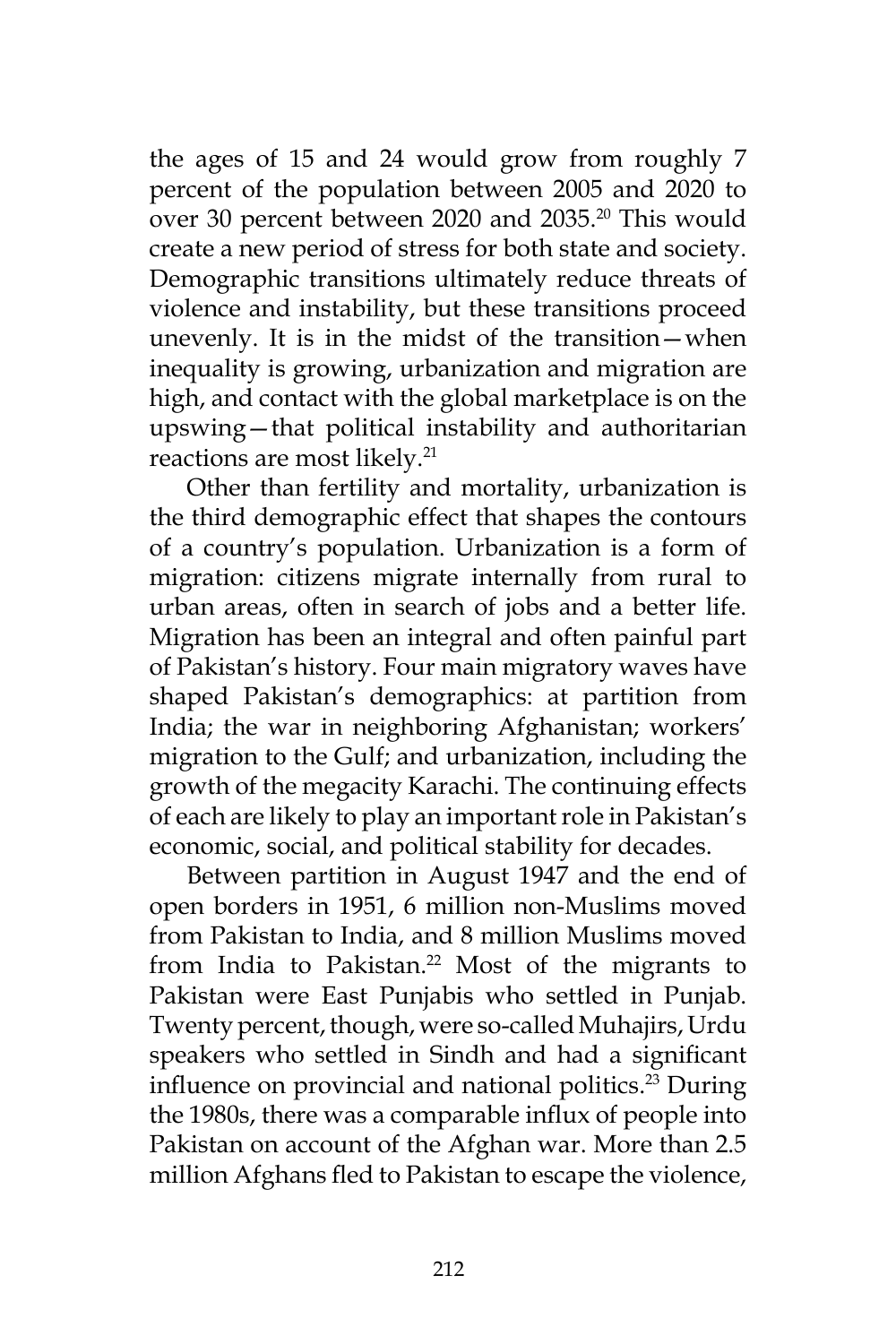settling primarily in Peshawar and Quetta in tight kinship and tribal networks.<sup>24</sup> Many of these Afghans still remain, despite large scale repatriation efforts after the fall of the Taliban in 2001.

Migration from Pakistan to the Gulf states took off in the 1970s as a construction boom drew workers from uneducated, rural areas of Pakistan. Skilled workers later followed. Savings sent back to Pakistan in the form of remittances have constituted the largest single source of foreign exchange earnings for Pakistan.<sup>25</sup> While some see remittances as a major financial resource that could be harnessed for development, the long-term effects of remittances on structural poverty are less clear.<sup>26</sup> According to the Pakistan Ministry of Finance, the total remittances sent to Pakistan between FY2002 and FY2006 were \$4.57 billion. The United States was the single largest country source, although the Gulf states, if lumped together, provided the largest single regional total.

Pakistan has traditionally been a rural, agricultural country. In 1951, 83 percent of Pakistanis lived outside of cities and towns. Today, this number has fallen to 68 percent or less. Urbanization is progressing at a rapid 4.9 percent per year, and Pakistan is projected to be predominantly urban by the next decade.<sup>27</sup> More than half the urban population of Pakistan lives in the eight largest cities, and Sindh is the most urbanized province in Pakistan on account of Karachi. Rapid urbanization and the ensuing high congregations of people living in slums create a host of pressures on state and society. In Lahore, Pakistan, for instance, there are 6,500 sanitation workers for 7.5 million people. In Delhi, India, by comparison, there are 46,000 sanitation workers for 11 million people.28 Urbanization also erodes traditional social structures and exposes migrants to "the social and cultural crosscurrents of modernity."29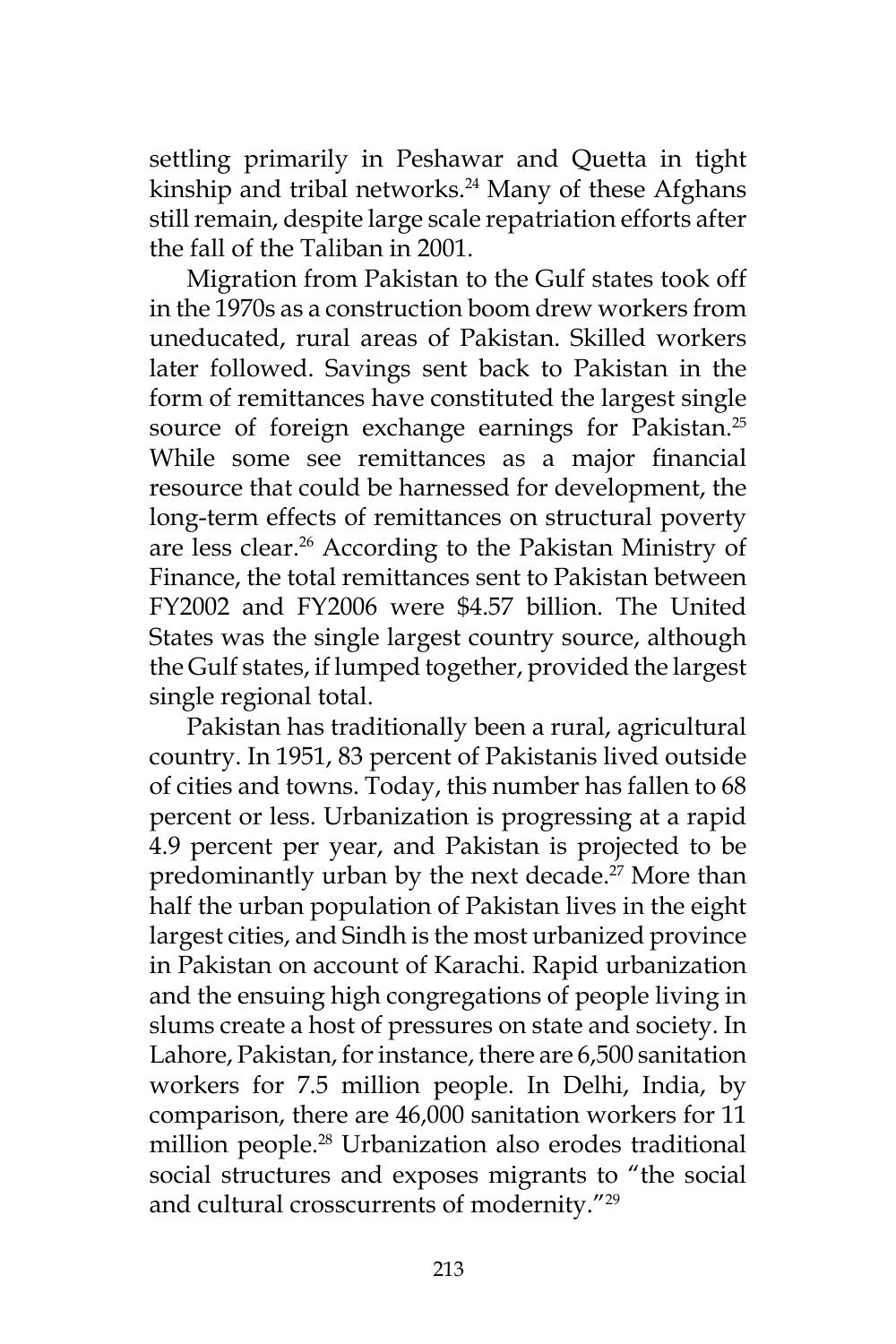The effects of these four migratory waves will continue to shape Pakistan. The pace of urbanization will create new strains and opportunities that could serve as an engine of industrialization and modernization, or else be captured by unstable and violent crosscurrents. The large presence of Afghans in western Pakistan continues to blur the Durand line separating the two countries and further complicates efforts to tie the Northwest Frontier Province (NWFP) and Balochistan more squarely to Pakistan's center. Muhajirs continue to play an important role in Pakistani and Karachi politics. Muhajir-Sindhi ethnic violence like what occurred in the 1990s remains a continuing possibility in Karachi. The Gulf has proved an important source of capital for Pakistan, but it is unclear what sort of political influence the transfer of wealth will have on Pakistan over time.

The critical point to note is that while Pakistan has undergone remarkable changes over the past 60 years, perhaps none have been greater than what has occurred over the past decade. Agriculture is no longer the lone driver of the economy. Automobiles, mobile phones, and an independent media have connected Pakistanis to each other and to the rest of the world in revolutionary ways. Women play a greater role in public life, including at universities. Pakistan is continually renegotiating its relationships with Islam, India, China, the United States, and the Gulf.

Understanding these changes and the effects of Pakistan's demographic transition are vital to understanding Pakistan's future. The country's ability to successfully weather this transition period will depend on two primary factors. The first is how its leaders manage to address the instability caused by increased resource pressures on food, water, and energy. The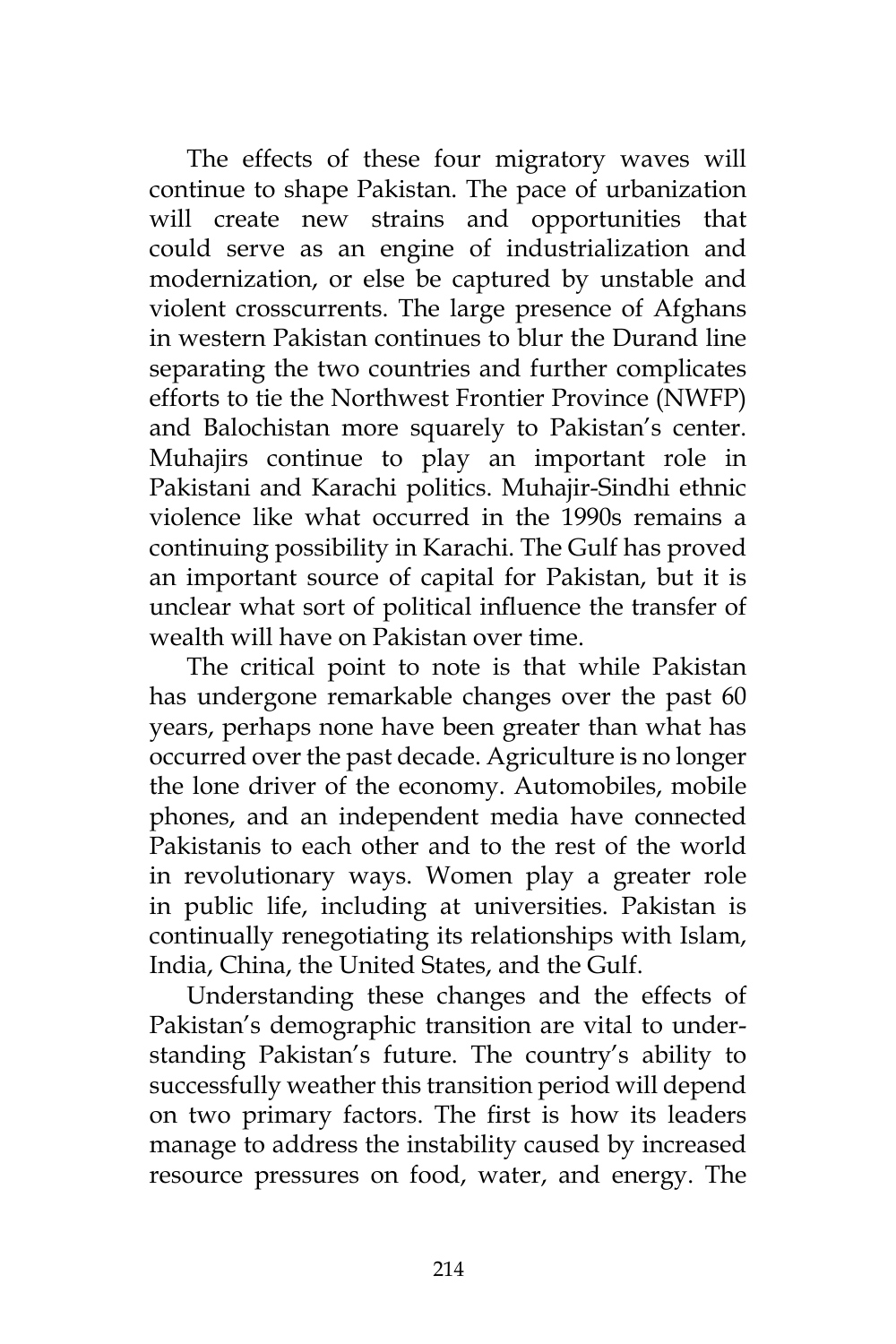second is how the country manages to address three societal ills likely to be heightened by the transition period: poverty, lack of education, and violence. This chapter will discuss each of these dynamics before making a case for why U.S. decisionmakers ought to pay attention to Pakistan's long-term future and what policy options exist to mitigate peril. The United States must help Pakistan through this demographic storm, or else risk its worst effects washing up on our shores.

## **Food, Water, and Energy.**

Population change is closely tied to resource availability. Food, water, and energy are all basic requirements for life and economic activity. Pakistan, like many countries, faces severe constraints on all three, and the potential for shortages is only likely to grow as populations increase. Pakistan was hit particularly hard by the global food crisis this year. The World Food Program reported that as many as 60 million Pakistanis were "food insecure" as a result of the global rise in commodity prices. Despite 6 years of sustained economic growth, roughly a quarter of Pakistan's population still lacks potable water.30 The United Nations Development Program (UNDP) Human Development Report has predicted a global water crisis by 2025 that Pakistan is unlikely to escape.31 Energy shortages continue to be endemic in Pakistan. This past summer, Pakistan's government set the nation's clocks forward by 1 hour to ease energy demand. These pocketbook issues traditionally have led to political instability in Pakistan, but few political leaders have been able to devise a long-term countrywide strategy for addressing food, water, and energy insecurity.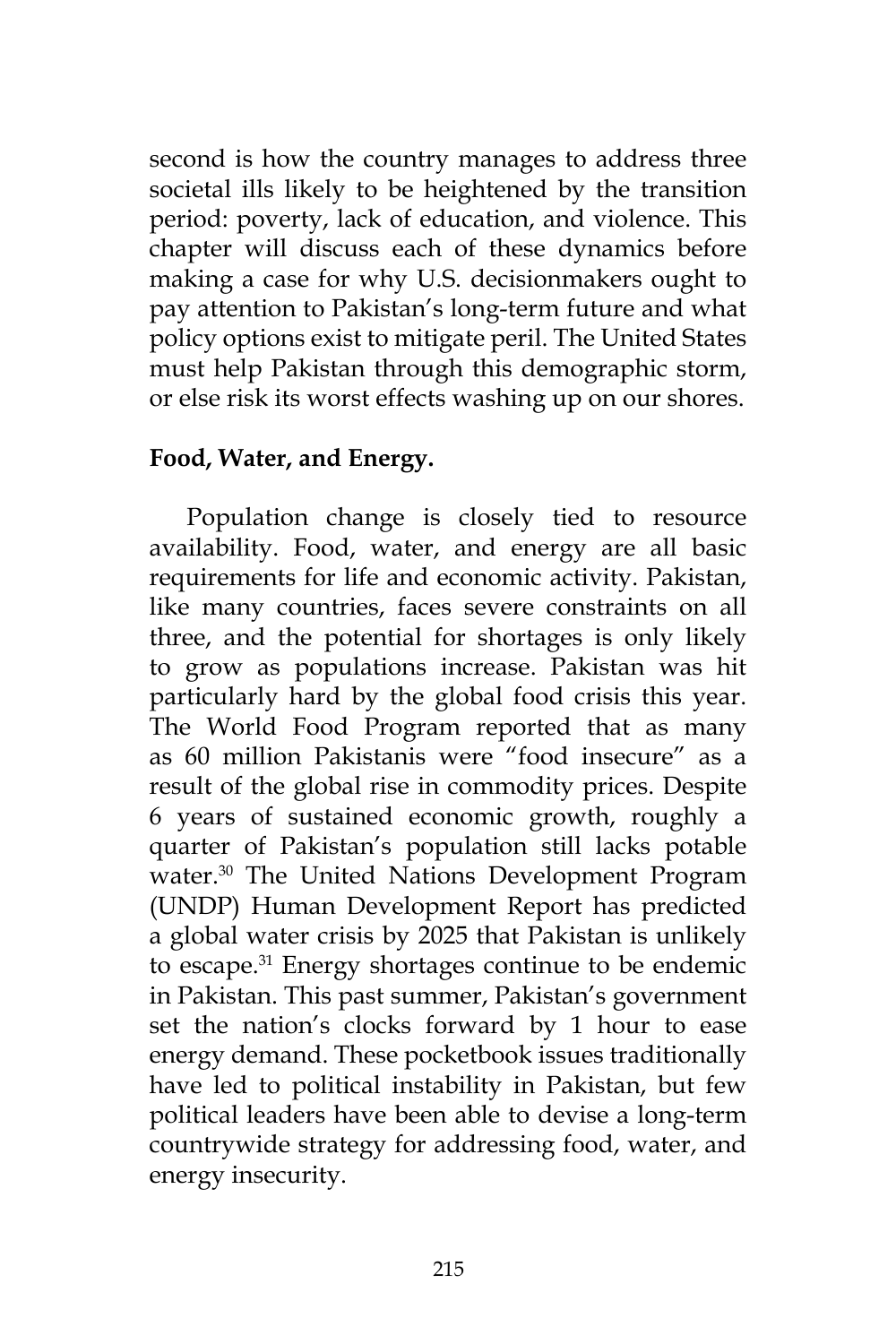The global food crisis hit the world this year with "alarming speed, force, and depth," presenting a humanitarian, development, and strategic threat to countries around the world.<sup>32</sup> The price of basic foodstuffs skyrocketed as a result of high energy prices, increased demand from rising middle classes in China and India, the increased production of biofuels, poor weather potentially linked to climate change, and more systemic problems in agricultural production, trade, and the delivery of food relief.<sup>33</sup> Since the beginning of 2006, the average world price for rice has risen over 200 percent, milk by 170 percent, wheat by 136 percent, and maize by 125 percent. The new Pakistani government was forced to place a 15 percent export duty on wheat and to import millions of tons of the country's main staple in order to address the shortages. The UN World Food Program (WFP) estimated that close to 40 percent of Pakistan could no longer afford the poverty-line intake for food. Urban areas were hit particularly hard as food prices increased.

What is unfortunate is that Pakistan was near food self-sufficiency for wheat in the early 1980s.<sup>34</sup> Pakistan's emerging food security problem has been linked closely to the unprecedented increase in population.<sup>35</sup> As early as the 1990s, food projections were showing that the demand for rice and wheat would soon outstrip supply.36 This is despite a relatively successful record of agricultural growth. Pakistan has always at its heart been a rural agricultural society, even though it is becoming increasingly urban. Agriculture still accounts for one-quarter of Pakistan's gross domestic product (GDP) and employs almost one-half of its labor force.<sup>37</sup> Seventy percent of export revenue stems from agriculture, and over one-half of industrial production comes from agricultural business.<sup>38</sup> A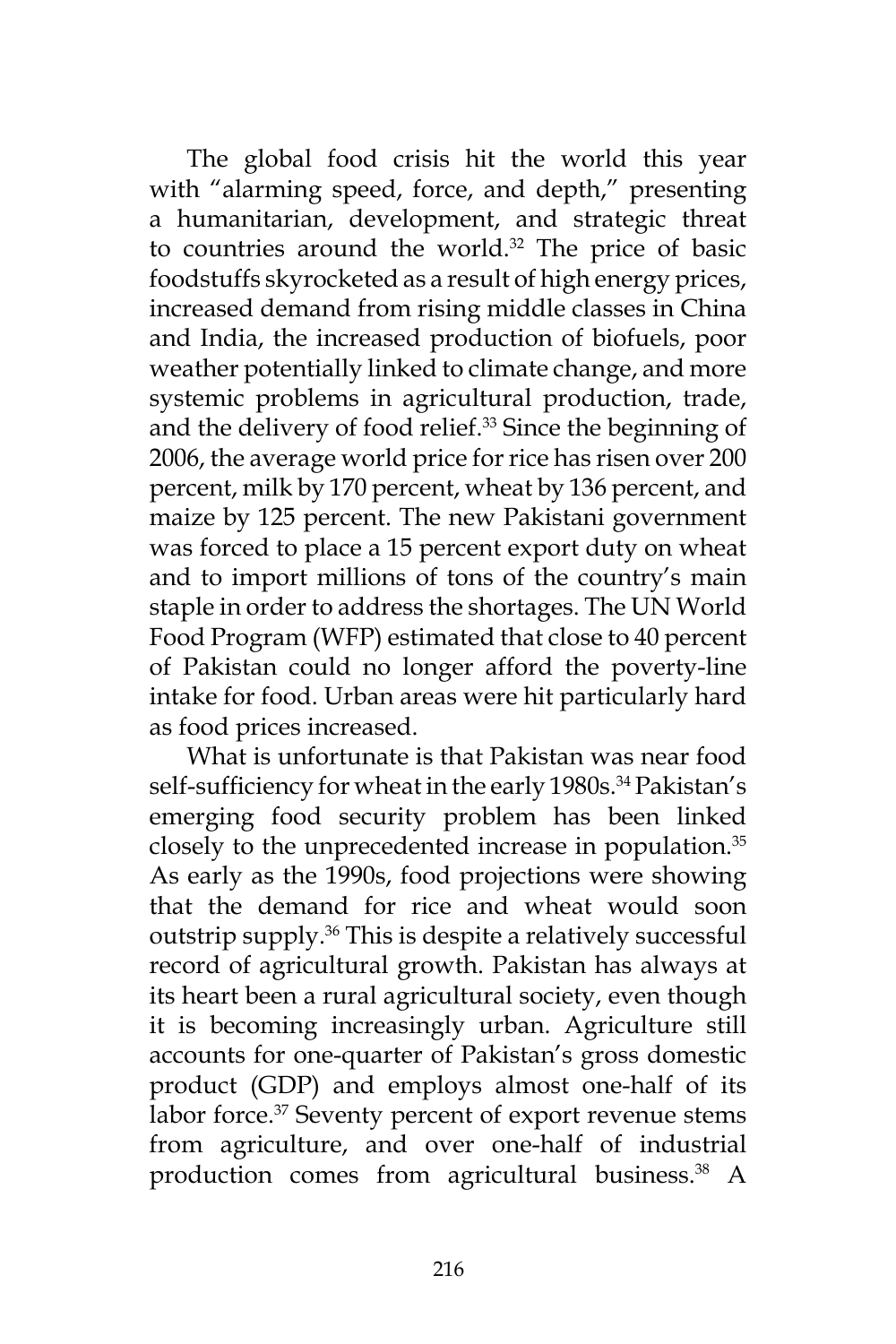lasting agricultural crisis in Pakistan will have far greater implications than its effect on individual families. It is likely to severely impact the country's economic growth.

One of the main challenges to increasing agricultural production in Pakistan is low productivity and reliability of water. The total irrigated area of Pakistan increased by 80 percent between 1960 and 2005, from 10.4 to 18.8 million hectares. Upwards of 80 percent of Pakistan's cropped area is currently irrigated.<sup>39</sup> Farming is a water-intensive pursuit, taking 1,000 tons of water to grow one ton of wheat and 2,000 tons of water to grow one ton of rice.<sup>40</sup> According to one study, because of water shortages, Pakistan will be forced by 2025 to import large quantities of wheat amid "faminelike conditions."41 That day may arrive sooner than expected.

At the root of the problem is that human populations continue to grow, but the amount of fresh water stays roughly the same over time.<sup>42</sup> Pakistan had essentially the same annual renewable water availability for its 35 million people in 1947 as for its 170 million people today. In 1981 there was close to 3,000 cubic meters of water for each Pakistani each year. By 2003, the number had fallen below 1,500, and by 2035, it is projected to fall below 1,000, the baseline that indicates water scarcity.<sup>43</sup> The Indus River basin covers 70 percent of Pakistan's territory. Its flow depends on melting snow, and its irrigation potential is thus limited to the months between May and September. The rest of the year, Pakistan depends upon stored water. The storage capacity of water reservoirs in Tarbela and Mangla are decreasing due to erosion from farming techniques that increase sediment and displace water.<sup>44</sup> If climate change reduces the snowcap on the Himalayan and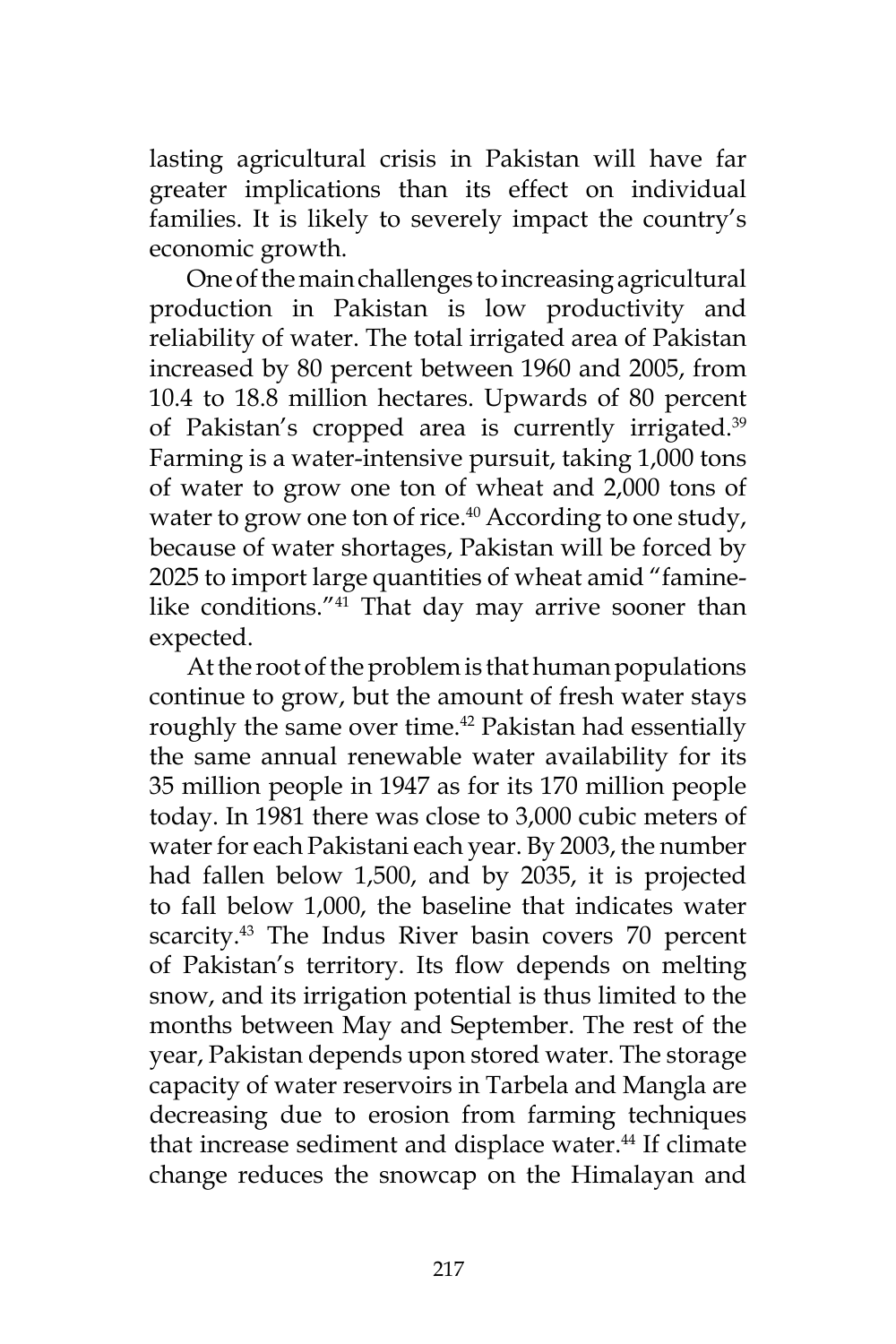Hindu Kush mountain ranges that feed the Indus, the river's flow could shrink even further. The lack of clean water impacts sanitation. UNDP estimates that almost 40 percent of Pakistanis lack adequate sanitation, increasing the spread of waterborne disease.

The Government of Pakistan is aware of what is required to address the country's water shortfall: new dams that can create new water storage facilities, more efficient farming techniques, and updated storage and irrigation systems. The government has unfurled a string of strategies, action plans and projects, but many observers are left with the sense that there is not a single, comprehensive plan to tackle the water crisis in Pakistan. At least one development bank has argued that without the creation of three new dams in Pakistan by 2016, the country will experience a severe water shortage by 2020. The politics of dam building in Pakistan are extremely complicated though, with each provincial government fearing that it will somehow be shortchanged. It is worth noting that General Pervez Musharraf's efforts as the country's de facto military ruler to move forward with dam construction in Kalabagh, Punjab Province, Pakistan, met with such stiff political resistance that he was forced to back down in 2006. It took 30 years for the four Pakistani provinces to agree on the 1991 water apportionment accord following the 1960 Indus Waters Treaty, and they are still fighting today.45

Water in Pakistan is vital to energy production. Electricity production from fossil fuels and nuclear energy requires huge quantities of water for cooling and other purposes, and one-half of Pakistan's electrical energy is hydro-generated.<sup>46</sup> Water is also essential for all other types of energy production. Future investment in alternative energy sources such as biofuels will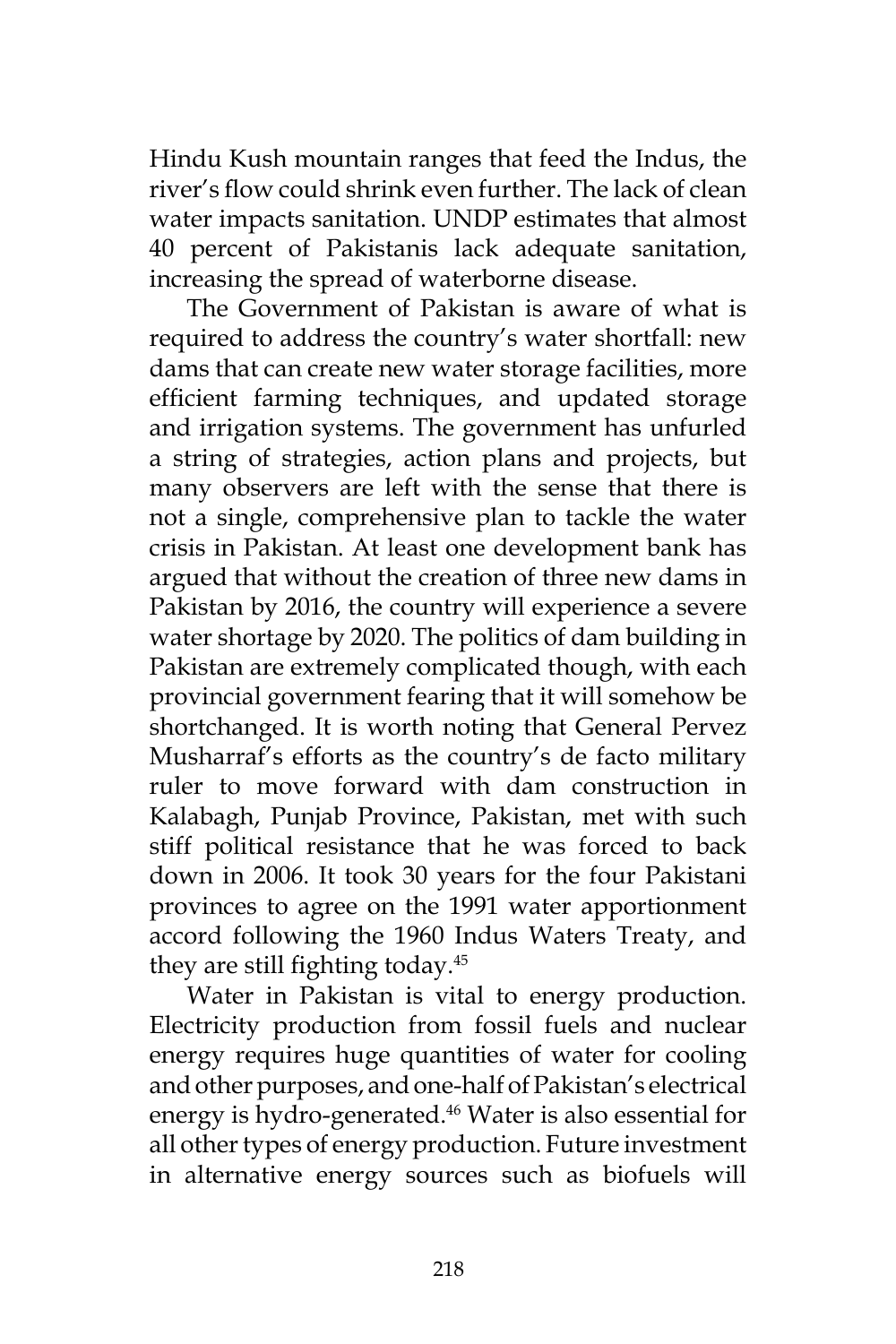further depend on irrigated land. At present, Pakistan receives roughly half of its energy supply from natural gas, 30 percent from oil, 11 percent from hydroelectric energy, 8 percent from coal, and 3 percent from nuclear energy.47 Only 20 percent of oil demand is met from indigenous sources. In fact, Pakistan's dependence on imported energy is expected to increase considerably in the near to medium term.<sup>48</sup> This could be particularly damaging to Pakistan's economic situation given the soaring prices of energy.

Pakistan is currently experiencing an acute energy shortfall. Some have estimated that Pakistan is meeting only one-fourth to one-third of its power generation needs. Forty percent of households in Pakistan lack electricity and 18 percent of households have no access to pipeline gas.<sup>49</sup> There is a close linkage between power generation and economic growth. As the country's economy grows, its power generation needs will increase at a proportionately higher rate. Pakistan's energy deficit could double by  $2025$  if growth continues at its present pace.<sup>50</sup> Energy expansion, in turn, could lead to higher economic growth, and energy shortages could retard the growth process.51 To meet rising demand, the government in the short term has sought to tap unexploited coal reserves in the Thar Desert in the Sindh Province of Pakistan and hydroelectric power from the north, both of which present serious logistical constraints. Over the long-term, Pakistan hopes to become an energy corridor between the Middle East and Central Asia.

The majority of Pakistan's natural gas production comes from Balochistan, a province that has engaged in a longstanding, low-level insurgency against Islamabad for decades. Pakistan's energy insecurity and its search for assured access to hydrocarbon resources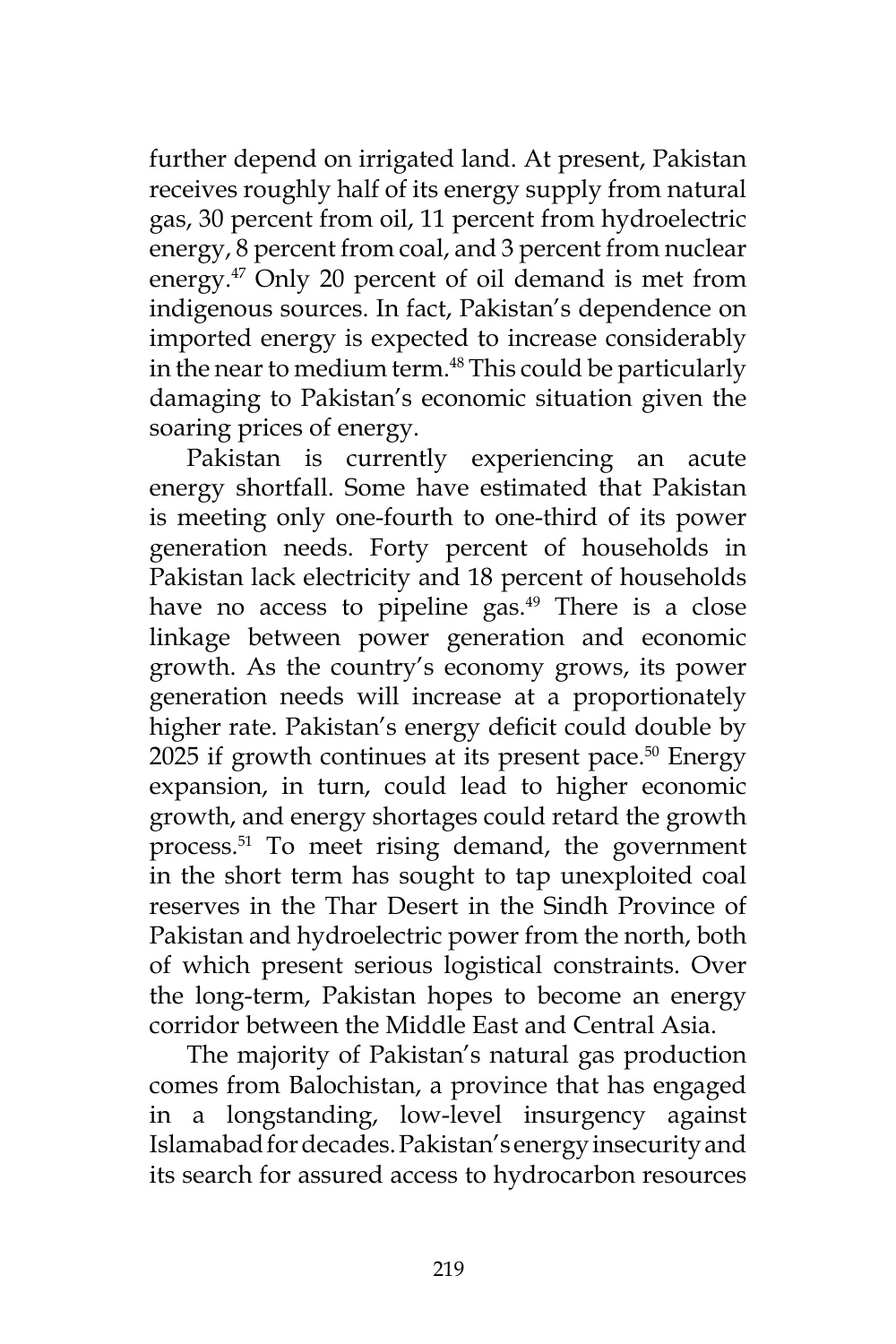has "magnified the economic and strategic importance of the province,"52 as Balochistan accounts for almost 40 percent of Pakistan's natural gas production. The province—sparsely populated and underdeveloped consumes under 20 percent of this production, though, and receives a "deficient share of revenues from the government's sale of natural gas," a main grievance of the insurgents.53 The province's potential as a transit point for gas pipelines running between Iran and India and from the new Gwadar port to Central Asia increase its strategic importance. Balochistan stands as a good example of the way energy has fundamentally affected political stability in Pakistan over recent decades.

Pakistan's leaders must develop effective policies for addressing the instability likely to be caused by increased resource pressures on food, water, and energy during the country's demographic transition. Addressing the consequences of rapid urbanization is critical. When severe drought led to a 40 percent decline in wheat production in Sindh in the late 1990s, rioters stormed Karachi to protest the food and water shortages.54 Rural poor often lack the ability to politically or violently mobilize in the way that urban populations do. As Pakistan's pace of urbanization continues, we are likely to see more rather than fewer disturbances in its major urban areas. Street protesters provide a unique challenge for the Pakistani military, which is relied upon to keep order, but which realizes that blood on the streets tarnishes its image as guardian of the state. It is possible that sustained shortages in food, water, and energy could lead to a decreased capacity of the Pakistani state to govern, increased migration, and civil unrest particularly in urban settings. The degree of instability will largely be a function of how the country manages to address three societal ills that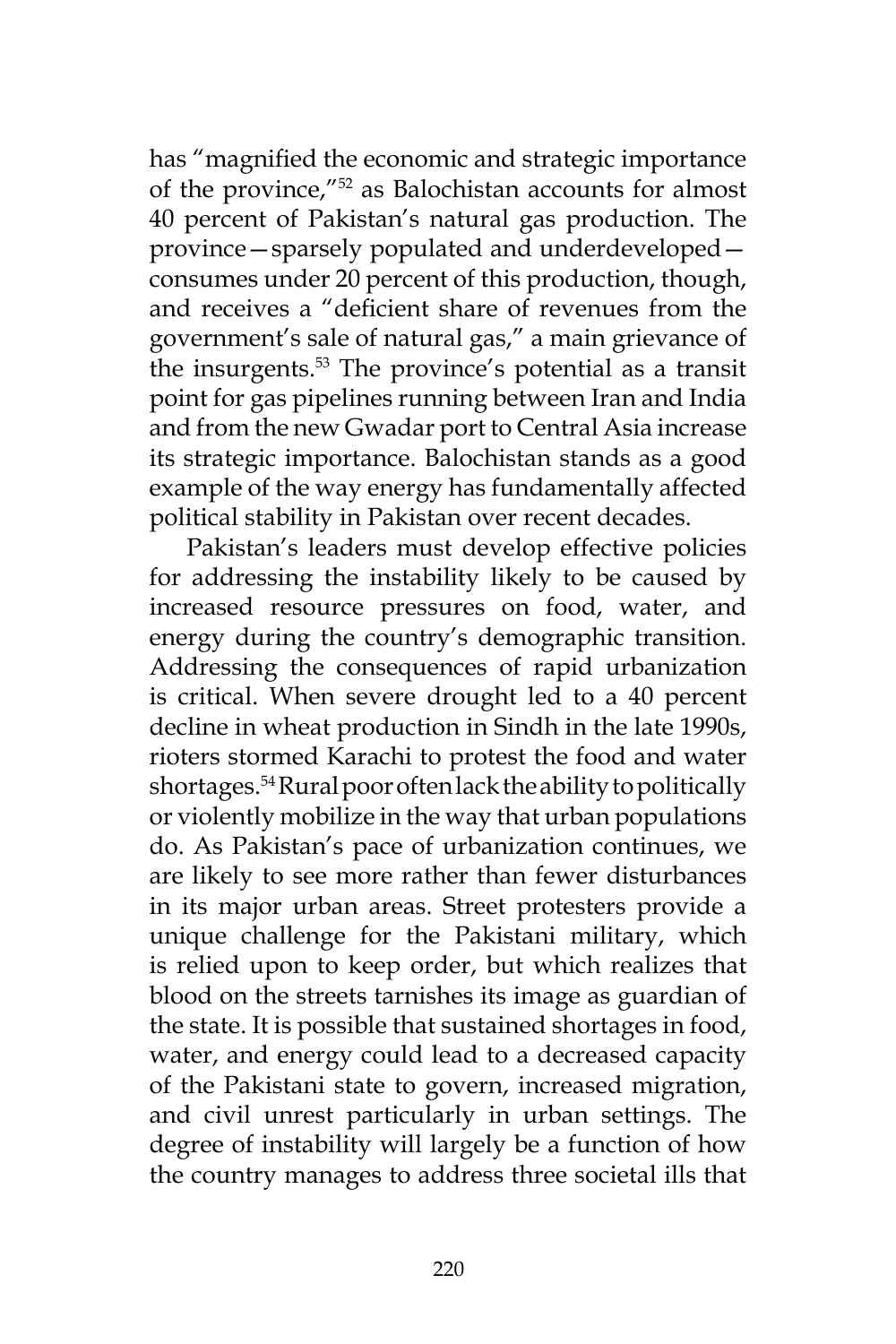could be heightened by the transition period: poverty, lack of education, and violence.

## **Poverty, Education, and Violence.**

Pakistan in 2020 could very well become a wealthier, better educated, more stable society. If it can reduce its sources of violence and instability, attract foreign investment, provide government services, produce new jobs, and develop its human capital, Pakistan will have taken advantage of its demographic dividend, and allay U.S. concerns about Pakistan's nuclear future. Demographic trends may be robust predictors of population growth and movement, however, future availability of resources is largely a known entity, but future levels of poverty, education, and violence depend almost entirely on human decisionmaking. It is impossible to accurately forecast whether Pakistan's government will make the right choices and how external events may shape and impact those choices. What is possible is to provide a baseline assessment of the current state of these critical drivers of conflict, instability, and extremism, and then analyze how demographic pressures may impact these drivers in the years to come.

Poverty, in and of itself, is not a cause of conflict, instability, or extremism. It is, however, a phenomenon that shapes how communities and individuals perceive their future and the opportunities that will exist for them and their children. Relative poverty is more likely to produce the alienation, isolation, and grievance that prove fertile ground for political instability, internal conflict, and extremist sentiment. Countries undergoing a demographic transition are more likely to experience higher levels of income inequality as societies move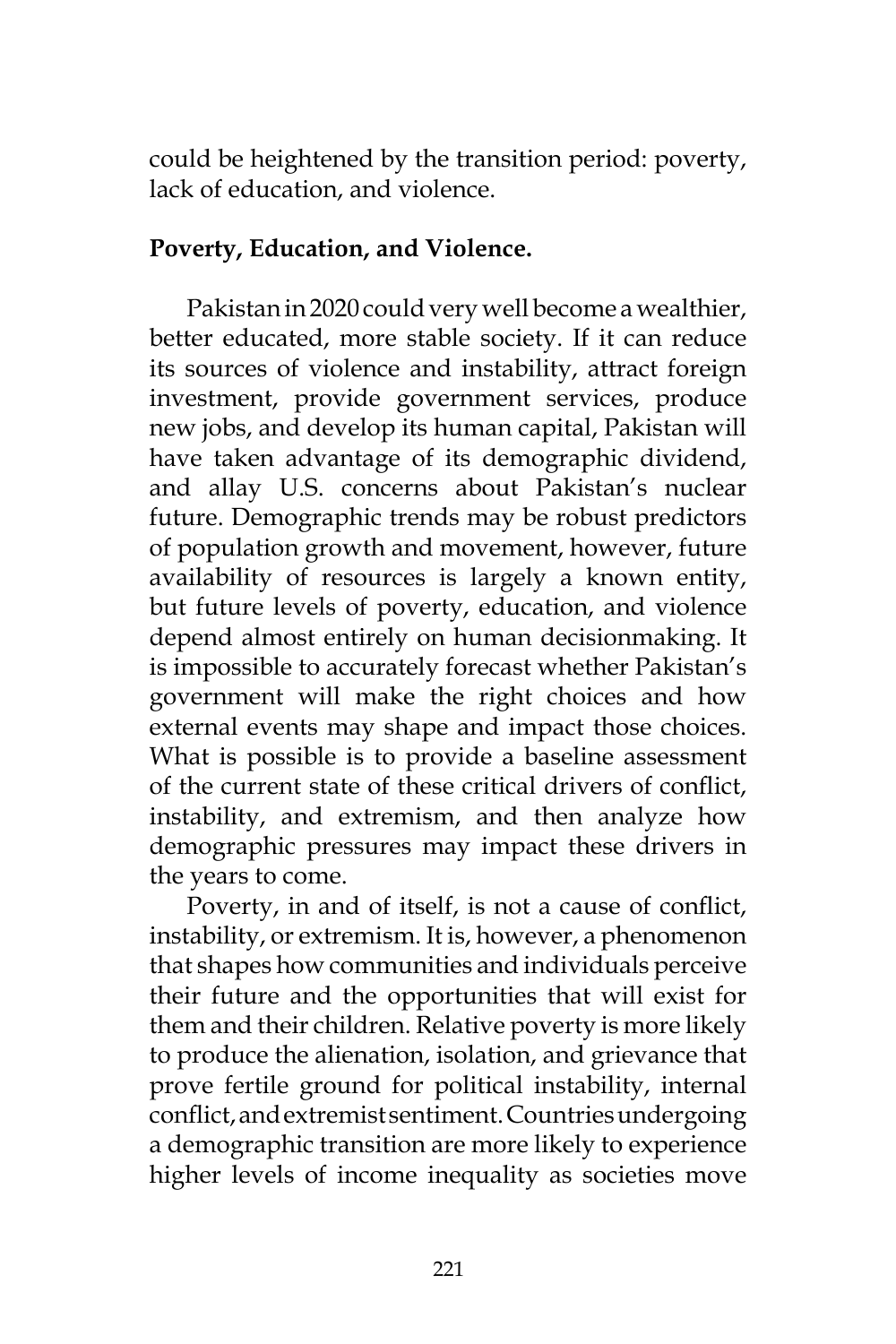from developing to industrialized economies. There are economic winners and losers in any society, but the winners and losers tend to move further apart during these transition periods. Government programs and foreign aid may help to ease the burdens of those who suffer most during this transition, but it is ultimately economic growth that has the potential to lift millions of people out of poverty, as the world is witnessing in China, and to a lesser extent, India.

Pakistan's recent economic growth is well-known. From 2002 to 2008, the country's GDP grew by an average of 7 percent per year and per capita income increased by 5 percent per year, the highest rate in Pakistan's history.<sup>55</sup> Total investment reached 23 percent of GDP in FY2007, and foreign direct investment reached \$5.1 billion, or 3.7 percent of GDP in FY2006.<sup>56</sup> Pakistan has negotiated trade agreements with China and a number of its neighbors, even if regional trade with India has remained mostly stagnant. Few could argue that the economic turnaround of this decade has not been beneficial for Pakistan. Pakistan's economic leadership during the 1990s was plagued by corruption, public debt, high deficits, and high poverty.<sup>57</sup> Musharraf's government brought macroeconomic stability and helped to deregulate key industries. The question, however, is whether in recent years Pakistan has experienced what William Easterly has called Pakistan's experience of the 1960s and 1980s: "growth without development."58

In 2006, six million families in Pakistan were still below the poverty line.<sup>59</sup> Pakistan's score in the UNDP's Human Development Index is currently 136 out of 177 countries, sandwiched between Ghana and Mauritania.<sup>60</sup> There is widespread sentiment in Pakistan that the benefits of this decade's economic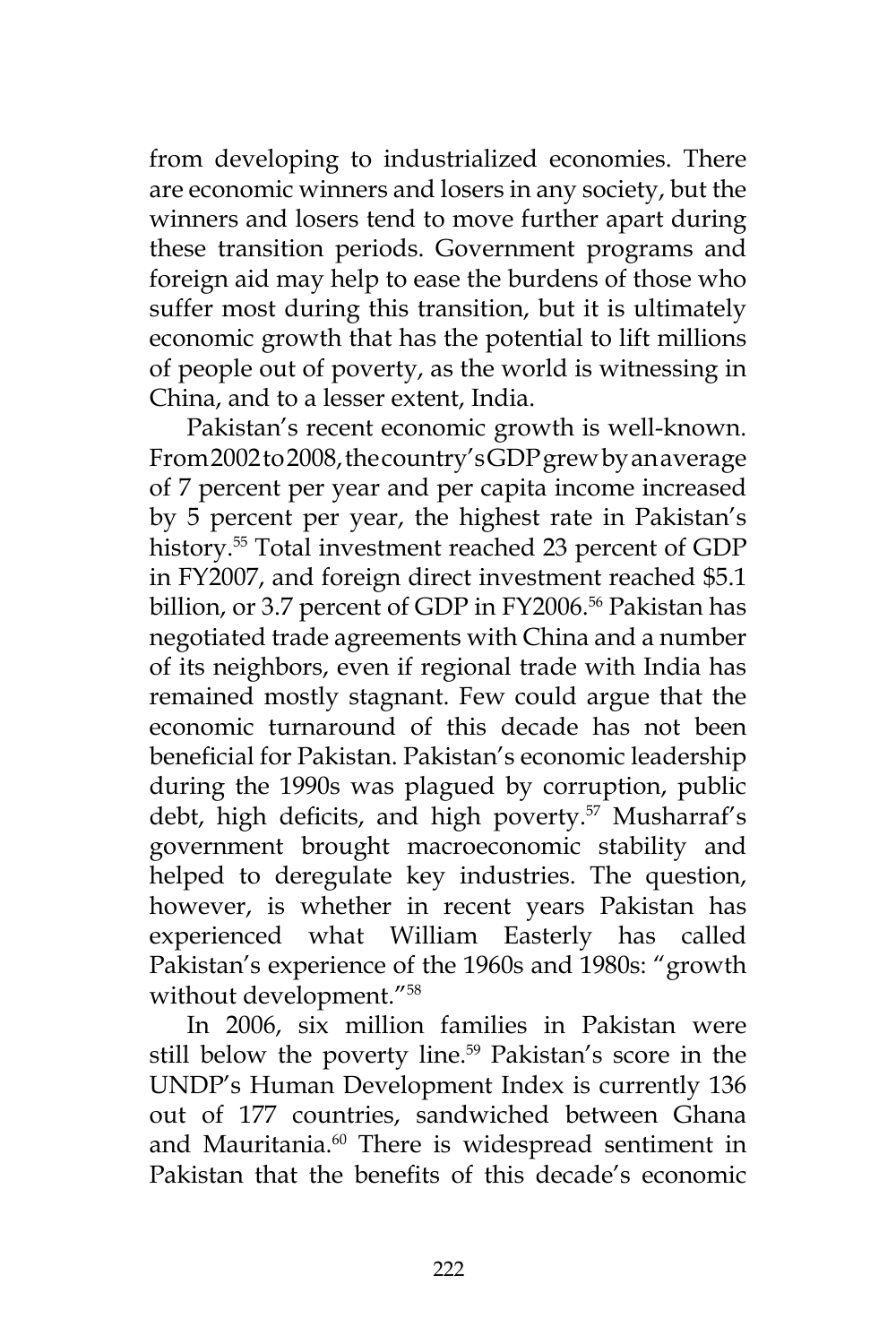growth failed to trickle down to the majority of the population. Recently, there has been an additional worry that despite GDP growth, the country stands at the precipice of a major financial crisis stemming from the economic policies of recent years. Shahid Javed Burki, for instance, has argued that the recent GDP growth may have been artificial and is unlikely to be sustained without higher rates of investment in key industries like power generation and job creation for the rural poor. $61$  A balance of payment crisis looms in Pakistan, and many fear a return to International Monetary Fund (IMF) lending.

Even if growth can be sustained, though, investments in health and education remain well below what is needed to realize Pakistan's demographic dividend. The success of this dividend will depend in large part on the country's ability to provide young people with the skills they need to succeed in the global marketplace. This means producing a work force that is globally competitive and can help Pakistan diversify from traditional agricultural-based industry like textiles. Without serious education reform, Pakistan is looking at large numbers of unemployable adolescents with few economic prospects who are sure to be the prime targets of those seeking to mobilize them for violent purposes.<sup>62</sup>

The UNDP Human Development Report in 2005 gave Pakistan the lowest score for its education index of any country outside of Africa.<sup>63</sup> Pakistan's overall literacy rate hovers between 40 and 50 percent.<sup>64</sup> For women, the literacy rate is below 30 percent, and for women in the Federally Administered Tribal Areas (FATA), it is only 3 percent. Pakistan's primary school enrollment rate in early 2000 was the lowest in South Asia.65 In 2005, Pakistan's secondary school enrollment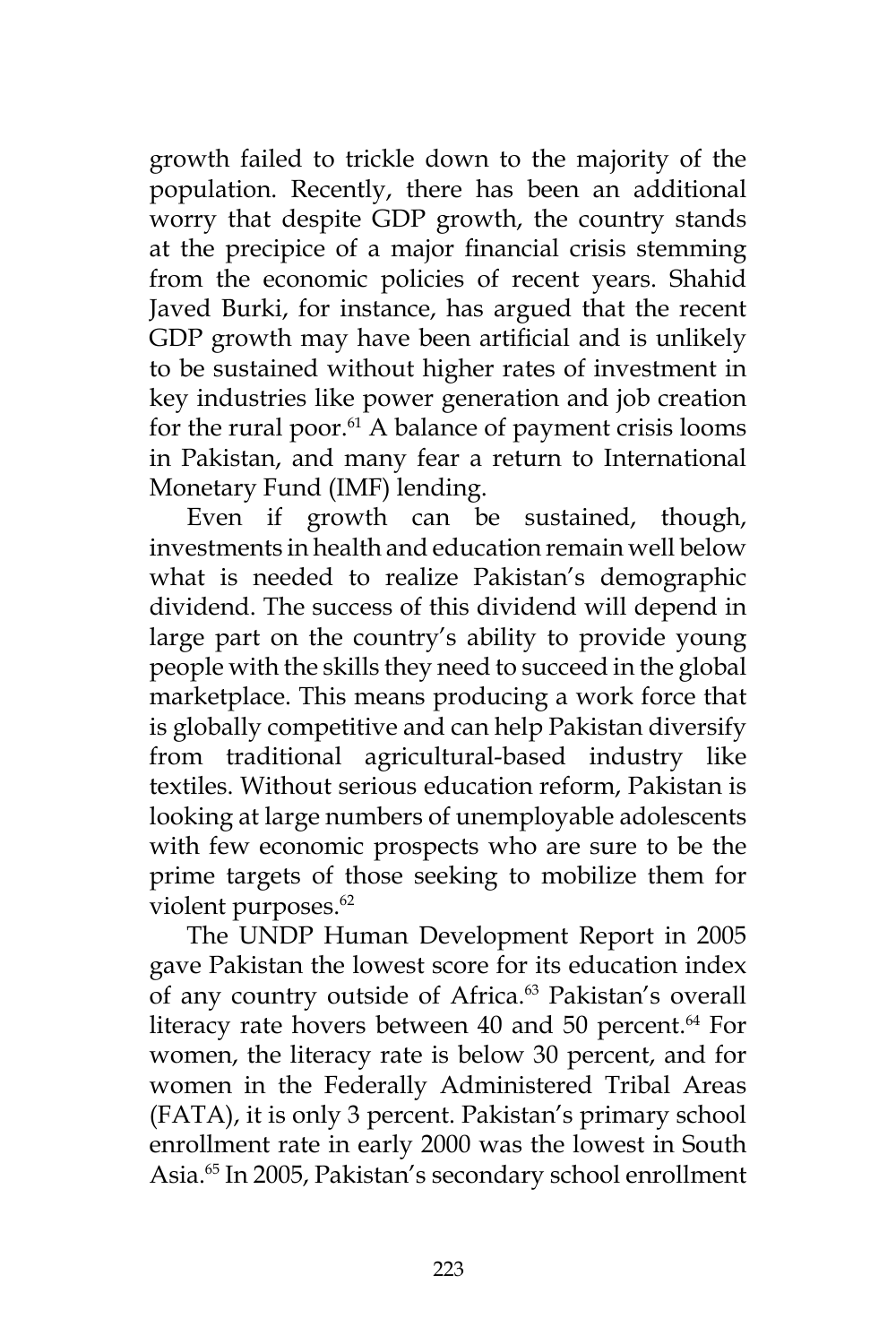stood at just 27 percent of eligible students and less than 5 percent went on for tertiary education. Male children in Pakistan receive an average of 3.8 years of education, while female children receive an average of 1.3 years.<sup>66</sup> A host of problems plague education in Pakistan: internal mismanagement, poor quality textbooks, ghost schools, shoddy infrastructure, and discrimination. The single greatest challenge to reforming education in Pakistan is the poor quality of its teachers, who lack skills and incentives and who often fail to show up for work because of their low salaries. The result is that more Pakistanis are turning away from public education to attend private schools and madrassahs.

Much of America's attention on education in Pakistan has focused on the role of madrassahs. The linkage between madrassahs and terrorism is tenuous, however. While militant recruitment does take place in madrassahs,<sup>67</sup> it is probably more likely, as many have suggested, that an al Qaeda commander has graduated from the London School of Economics than a Pakistani madrassah. Still, these schools fail to educate Pakistanis in a way that will make them competitive in the global marketplace. They also contribute to an environment in which anti-modern and anti-Western views are more likely to take root. For those looking for a more moderate and tolerant Pakistan to emerge, the answer is unlikely to reside in madrassahs, though there is no guarantee it will reside in Pakistan's public education system either. Public schools in Pakistan continue to provide textbooks with historical inaccuracies based on religious animosities rather than historical, scientific, or economic explanations.<sup>68</sup> The problem for the United States, though, is that efforts to try to help the Pakistani government address curriculum and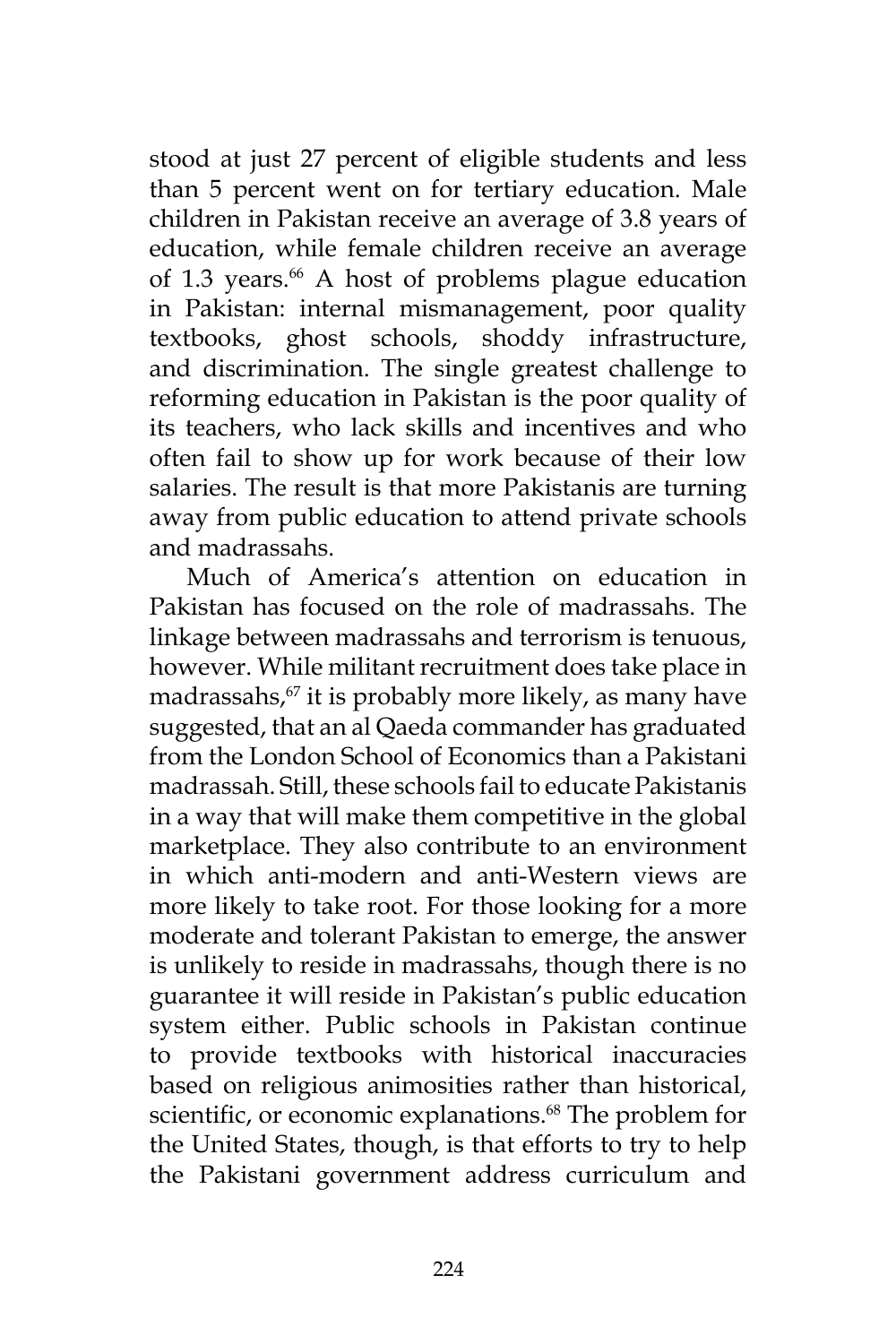textbook challenges touch a third rail of sovereignty in Pakistan and is sure to provoke significant backlash.

The U.S. focus on madrassahs is in effect a search for a simple explanation of the roots of violence and extremism in Pakistan. Unfortunately, there is no single structural factor that one can identify. The general absence of rule of law in Pakistan means that the police are viewed by most citizens as predators rather than protectors. Strong secessionist feelings and sectarian and ethnic tensions tend to overwhelm weak political institutions that have been purposefully kept weak by military rule. Regional and great power pressures from India and the United States tend to negatively influence stability. The country is awash with small arms. In such an environment, Graham Fuller's great question takes on a profound importance: "who will be able to politically mobilize this youth cohort most successfully: the state, or other political forces, primarily Islamist?"<sup>69</sup> The potential exists in complex tribal environments like FATA for the emergence of an outside entity with "powers of oratory and organization" who, with the assistance of outside money, can lead a revolt against traditional authority.70

Young people have been playing an increasingly important role in militant organizations in Pakistan today.71 Baitullah Mehsud, a Pakistani Taliban leader who some have blamed for Benazir Bhutto's assassination, is only in his early 30s. These militants have killed hundreds of tribal chiefs and upended traditional authority in FATA, making it less likely a tribal uprising will succeed in casting out groups like al Qaeda. The interwoven web of militant organizations in Pakistan works to al Qaeda's benefit. Al Qaeda has no dedicated recruiting infrastructure in Pakistan, but relies upon this informal network.<sup>72</sup> Historically,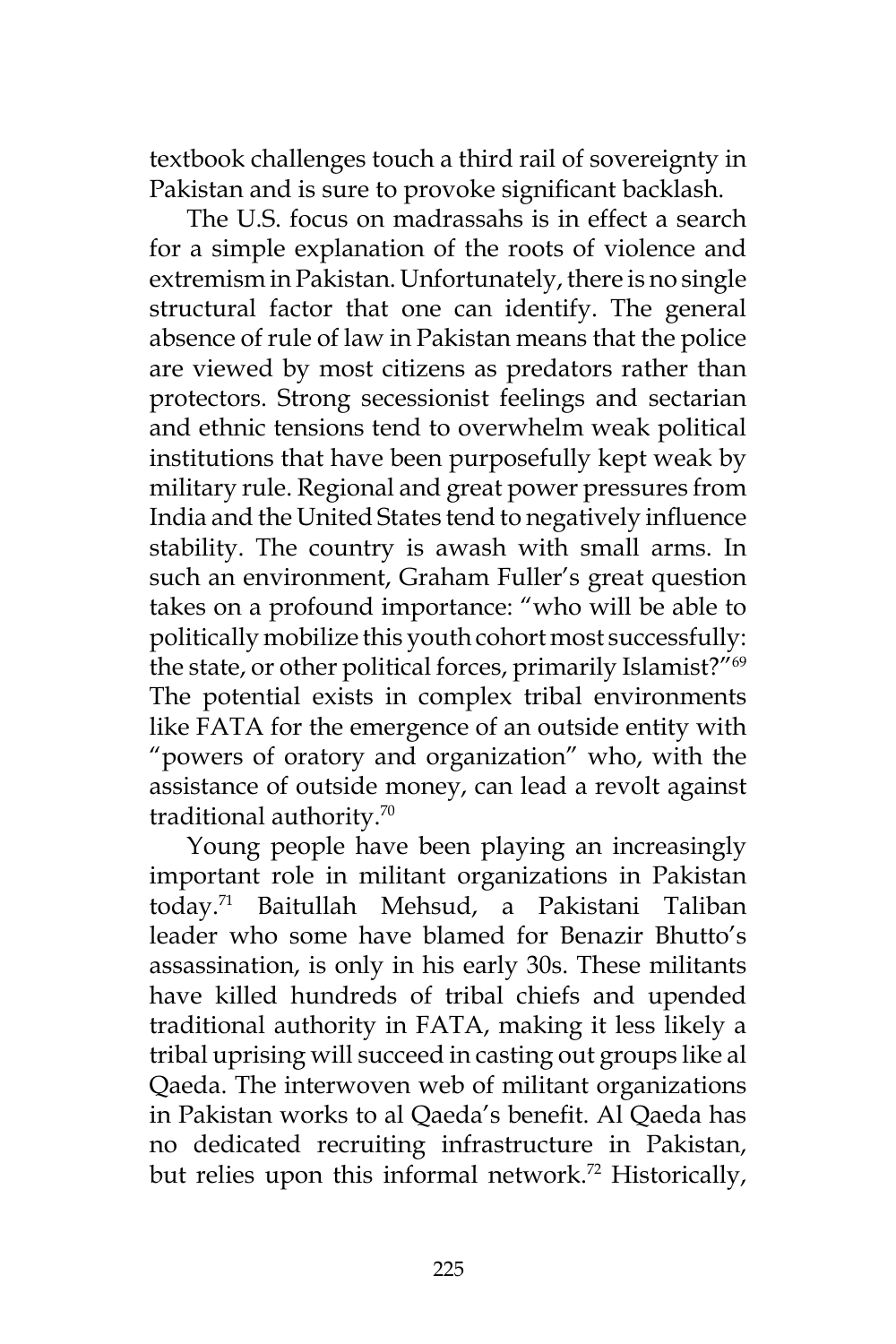militant recruitment has revolved around the Indo-Pakistani conflict and has taken place out in the open, but since 9/11 it has gone underground and has tended to use anti-U.S. sentiment to motivate new cadres.73

If Pakistan is unable to sustain its economic growth, in part because of rising resource pressures, the country in 2020 could have millions or potentially tens of millions of unemployed young people who have not been properly educated to compete in the globalized economy. This will be a population that came of age during the War on Terror at a time of great antipathy toward the United States. Even if rural areas in Punjab and Sindh remain relatively quietist traditional societies as they have for decades, the increasingly populated cities and the heavily trafficked border regions will have access to networks of influence around the world. The Gulf, with the rising importance of its Sovereign Wealth Funds and growing source of remittances returning to Pakistan, is likely to have a heightened political influence. Today's interconnected world means that vectors of prosperity can quickly become vectors of instability.

# **Understanding the Risks.**

It is worth asking why Pakistan's future—its demographics, growing natural resource pressures, and efforts to address social ills—should matter to the United States. After all, the short-term dangers in Pakistan are numerous and challenging enough to suck the oxygen out of any long-term policy discussion. Furthermore, many countries around the world struggle with similar long-term challenges and sustain normal partner relationships with the United States. Why can't the U.S. Government continue to focus on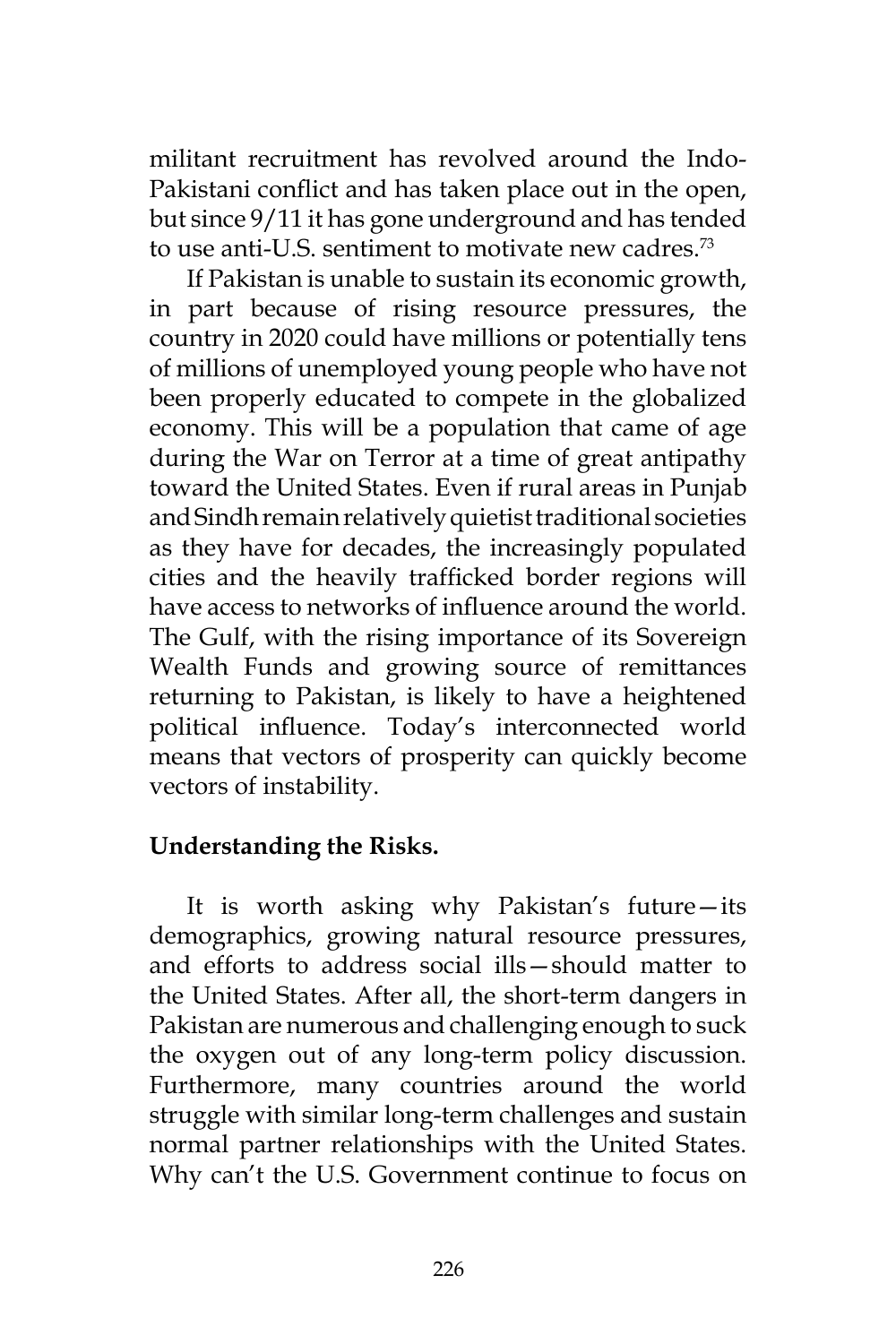short-term challenges in Pakistan while supporting the traditional programs to promote good governance and economic growth?

The answer is that Pakistan may be the country where nuclear risk is greatest—where nuclear material is least secure, terrorists most active, and nuclear exchange with a neighboring state most likely. The longterm stability of Pakistan's state and society matters to the United States because the consequences of nuclear terrorism or a nuclear war could be catastrophic to the region and to American interests and lives.

The nuclear experts who study Pakistan tend to downplay the nuclear threat, but the potential for nuclear war, nuclear theft, or nuclear accident will increase in Pakistan as domestic instability increases. Pakistan's safeguards against these nuclear risks—the military's cohesion and professionalism, established command and control procedures, a robust conventional response capability that reduces the potential for nuclear use, a politically moderate and generally pro-Western government and military leadership—all could erode or disappear in the years ahead as demographic pressures rise and the fabric of Pakistan's state and society come under additional strain.

Pakistan's relations with India, for instance, have thawed since the 1999 Kargil War, but India continues to dominate the thinking of Pakistani national security planners. India's growing presence in Afghanistan has fueled long-held fears in Islamabad of strategic encirclement. As Pakistan's conventional deterrent declines relative to India's heightened defense spending, Pakistan's nuclear deterrent becomes increasingly important. There are no guarantees that a conventional conflict between India and Pakistan will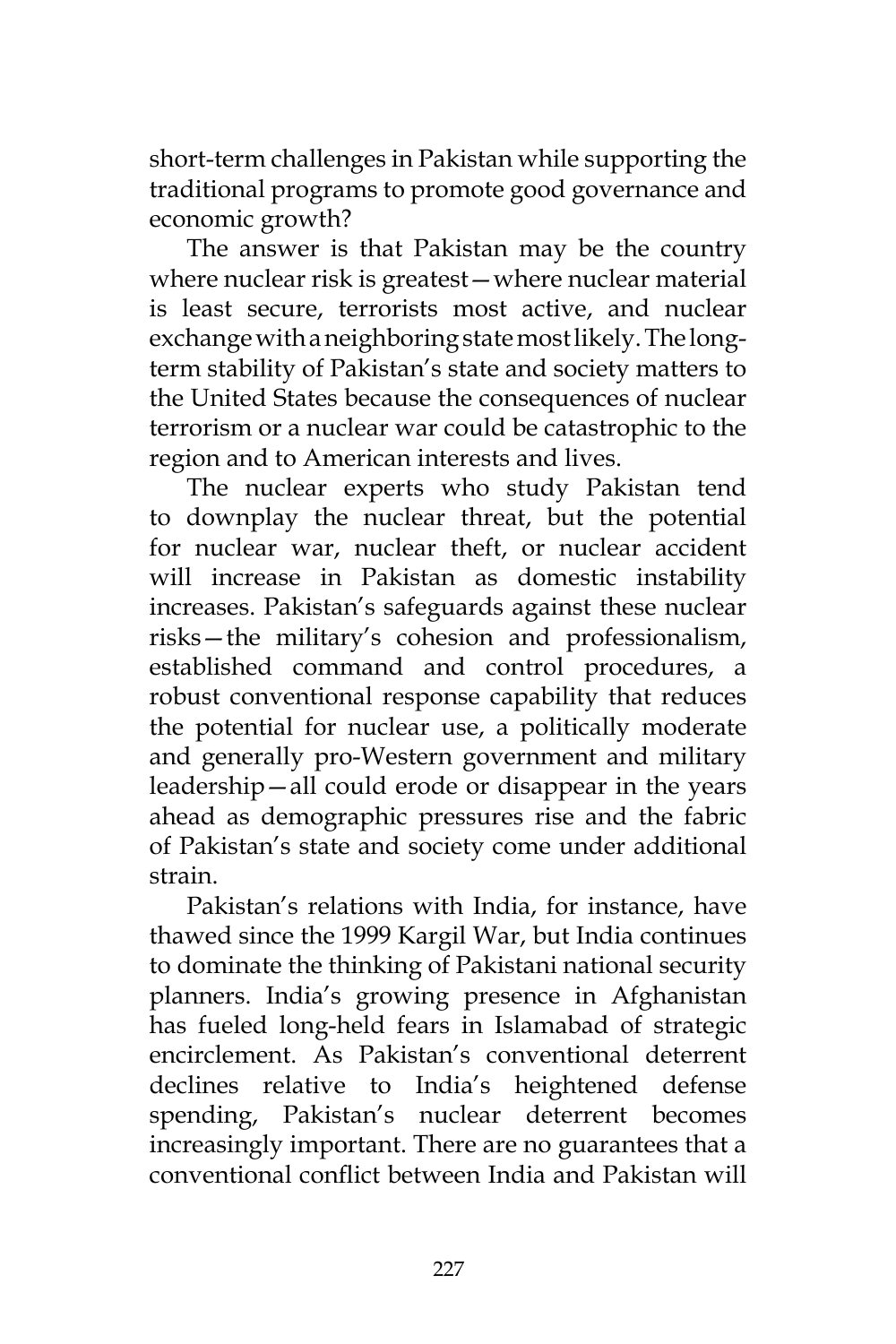stay conventional. The greater the stresses endured by the Pakistani state, the less stable relations with India are likely to be. A Pakistan teetering on the brink of collapse is likely to act in unpredictable ways toward neighboring states and nonstate actors alike.

No greater threat faces the United States than nuclear material in the hands of terrorists. America's inability to deter groups like al Qaeda makes developing a comprehensive strategy to address this threat a vital national priority. The United States must invest in new ways of detecting loose nuclear material at home and abroad, but few have faith that we will be able to identify nuclear material crossing our borders if terrorists get hold of it. This heightens the importance of disrupting terrorist networks and limiting proliferation at its source.

The most direct ways to prevent terrorists from gaining control of nuclear material are to kill and capture terrorist leaders, limit the number of nuclear weapons states and stockpiles, and ensure the security of existing nuclear weapons arsenals. Each of these is a vital mission, but hard to achieve with any full measure of success. It was former Defense Secretary Donald Rumsfeld who asked in 2003 whether we are "capturing, killing or deterring and dissuading more terrorists every day" than are being recruited and deployed against us.74 Five years later, we still do not have a concrete answer to the question. North Korean and Iranian pursuit of nuclear weapons demonstrates the complex geopolitics involved in trying to limit the number of nuclear weapons states. The United States has been more successful with reducing existing arsenals, but in Russia alone there still exist upwards of 10,000 warheads.

Classified plans to help secure nuclear stockpiles of partner states like Pakistan provide some assurances,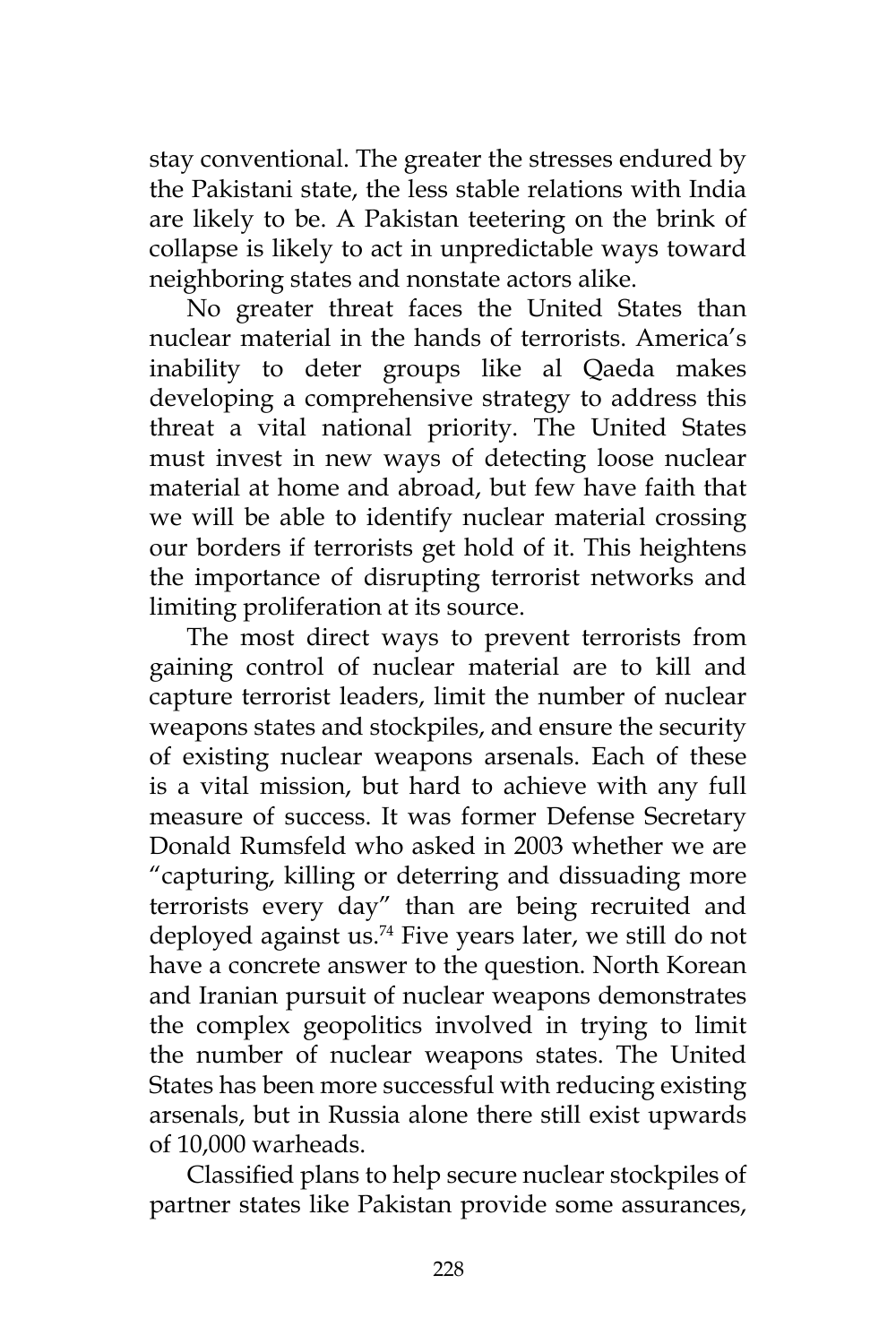but scenarios of state collapse could render such plans meaningless. One attempt to systematically look at collapse scenarios in Pakistan anticipated a requirement of one million troops to keep nuclear material from leaving the country, and concluded that, "it points to the critical importance of doing whatever is possible to prevent the collapse in the first place."75 What, exactly, would be a plausible scenario in which terrorists could get hold of nuclear material? Determining this could help to determine which long-term demographic trends could be most worrisome.

Stephen Cohen, one of the leading U.S. experts on Pakistan, has argued that all scenarios involving transmission of nuclear material to terrorists "lead back to the question of the army's integrity."76 Possible transmission scenarios include:

- A hostile regime emerging through a coup, revolution, or election in which nuclear technology is transferred as a matter of policy to a terrorist group;
- Civil unrest that leads to divided command and control of the Pakistani military while a military faction proliferates nuclear material to terrorists;
- The continuing weakness of the state and armed forces to the extent that the security of nuclear stockpiles is in jeopardy, and material is stolen by a terrorist group.

Each of these nightmare scenarios demonstrates why U.S. policy has leaned heavily toward influencing state behavior and building closer ties with Pakistan's armed forces since 9/11. During the 1990s, the Pakistani military operated largely outside of America's sphere of influence because of U.S. sanctions that were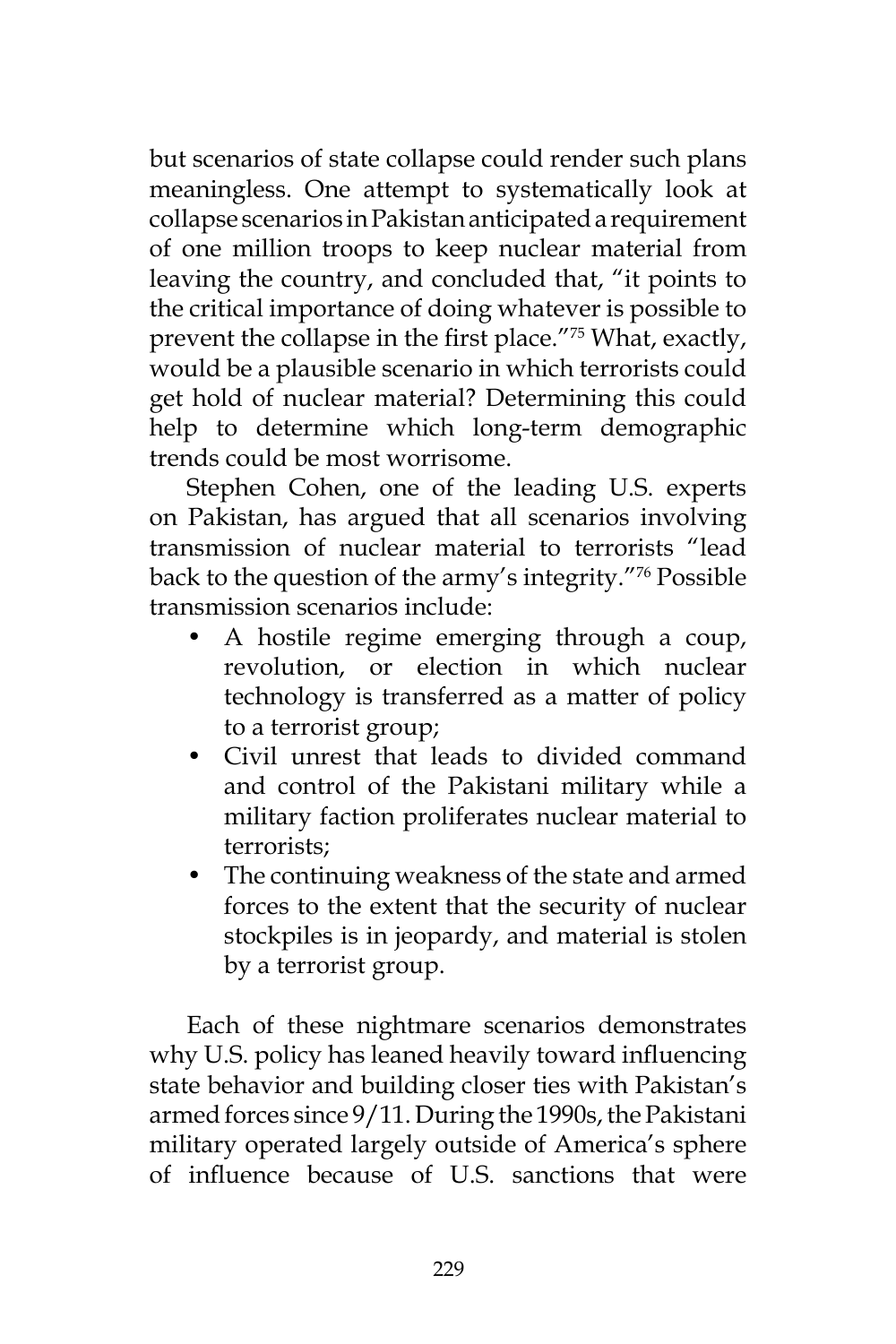enacted after Pakistan's nuclear test. Of the 10-plus billion dollars in overt assistance provided by the U.S. Government to Pakistan since 9/11, over 60 percent has gone toward coalition support funds that reimburse the Pakistani military for its role in the war on terror.<sup>77</sup> This money, along with another billion-and-a-half in security assistance, has ensured the Pakistani military's cooperation and presence on the Afghan border, even if it has failed thus far to defuse the threat.

Recent tensions, however, between the United States and Pakistani militaries have risen to alarming levels and threatened to jeopardize the bilateral cooperation. A U.S. incursion into Pakistani territory by American Special Operations forces on September 3, 2008, prompted more than the standard rebuke from Pakistan. Pakistani military forces have since fired on U.S. helicopters and drones that have crossed or approached Pakistan's border with Afghanistan. It is impossible to predict whether these skirmishes will continue or escalate and how this might affect U.S.-Pakistan relations over the long run. The trend is worrisome, though, considering how vital the Pakistani military is to U.S. interests in Pakistan.

It is likely that some accord will be reached, and the United States will continue its close cooperation with the Pakistani armed forces. There is too much to lose for Washington not to resolve this crisis. The paradox, though, is that despite the Pakistan military's importance, the relationship has tended to frustrate other U.S. goals. America's ties to Pakistan's military have given the impression that the United States supports anti-democratic forces instead of the Pakistani people, provoking anti-American sentiment in the country.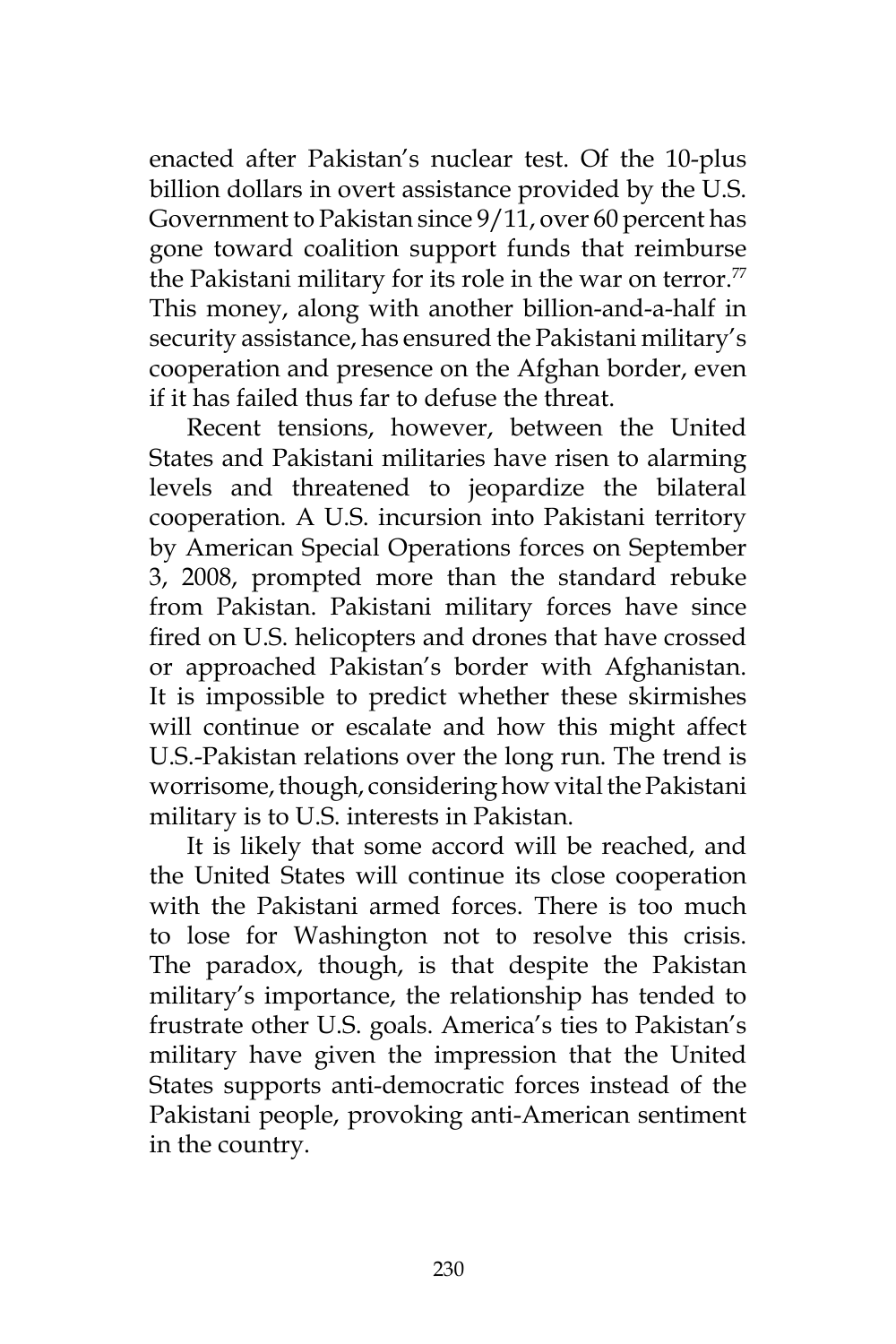The centerpiece of U.S. counterterrorism assistance in Pakistan today is a multiyear commitment to train Pakistani Special Forces and the paramilitary Frontier Corps in counterinsurgency doctrine and pour hundreds of millions of dollars in development money into the Tribal Areas. This attempt to win hearts and minds is the latest effort to work with local partners to create an environment in Pakistan unfavorable to al Qaeda and the Taliban. The difficulty, of course, is that our enemies are also seeking to shape this environment, and often times have proven more successful. While they may lack the resources we bring to the table, they have a veil of legitimacy from their cultural and religious kinship and anti-imperialist rhetoric that plays well to nationalist sentiment, even though their ideology is not nationalist itself. Pakistani public officials often speak of refusing to relinquish their sovereignty to foreign powers, but are too willing to accept the diminished sovereignty that comes from tolerating non-state actors like the Taliban and al Qaeda on their territory.

Ultimately, terrorists survive because of a lack of will to address the problem. As Henry Kissinger wrote 1 month after U.S. forces began their aerial bombing of Taliban-controlled Afghanistan in 2001:

The overwhelming majority of safe havens occur when a government closes its eyes because it agrees with at least some of the objectives of the terrorists. . . . Even ostensibly friendly countries that have been cooperating with the United States on general strategy…sometimes make a tacit bargain with terrorists so long as terrorist actions are not directed against the host government.<sup>78</sup>

The question that many in Washington have asked since 9/11—particularly after Musharraf's government cut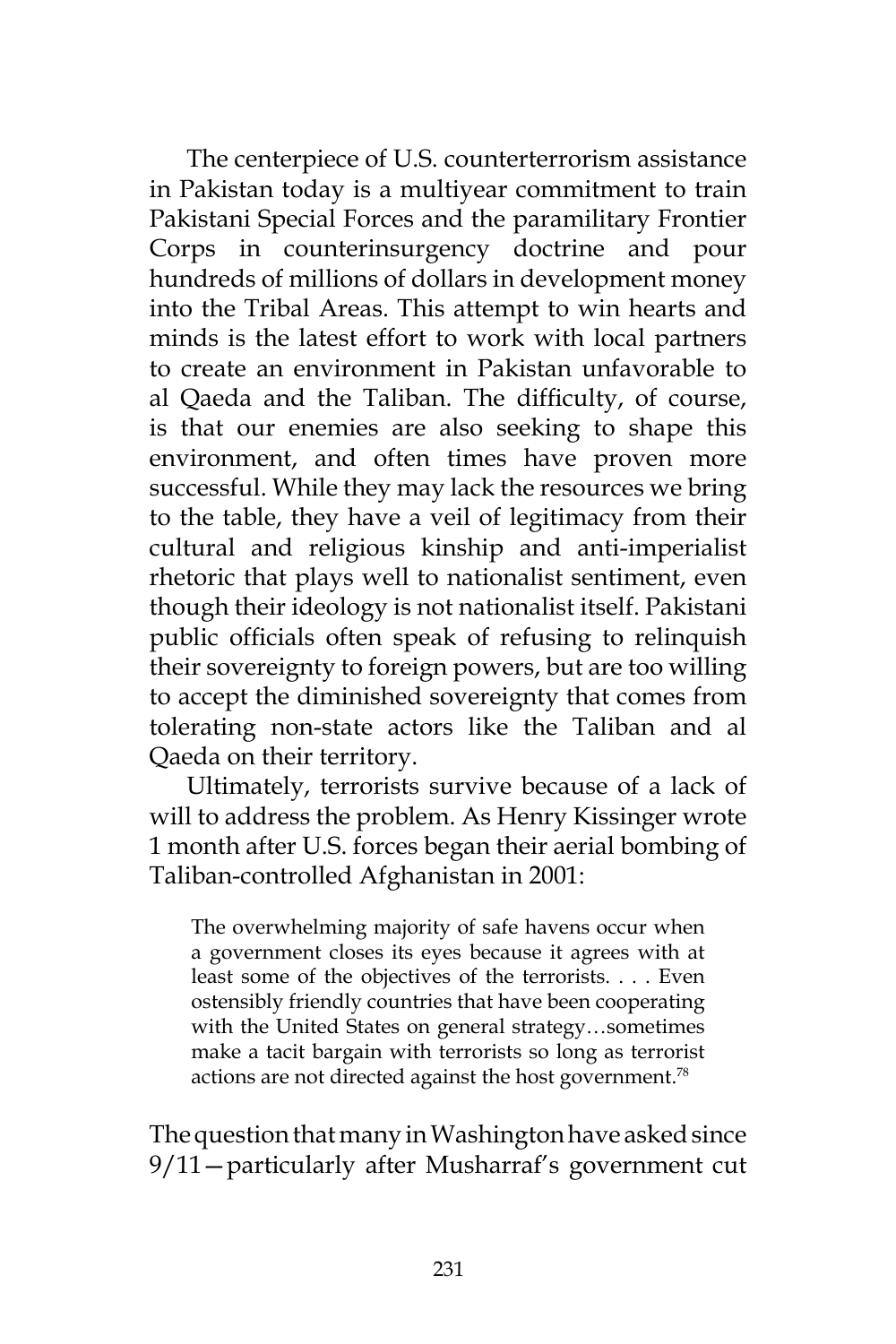a deal with militants in September 2006—is whether Pakistan has also made this tacit bargain.

Even now it is uncertain whether the civilian government in Islamabad sees the problem on the Afghan border as an insurgency that threatens the Pakistani state and is worth years of war and sacrifice to subdue. Many in Islamabad believe the violence against Pakistanis will dissipate once America eases its pressure and militant activity is again directed toward external targets. Many in Washington believe the United States has not yet found a true partner in Islamabad—civilian or military—willing and able to stand up to the Taliban and al Qaeda in both word and deed. This is why the United States has sought to take action into its own hands through unilateral military action, and why Pakistan has responded by firing on U.S. soldiers.

The United States may be the foremost power in the world, but the tools to protect ourselves from tomorrow's threats do not always lie in our hands. This is not necessarily cause for panic. Few countries in the world expect the freedom of action and ability to influence events that resides in American hands. It may be cause, however, for a reexamination of how America achieves its goals and the tools we need to succeed.

The United States must find ways to deepen its partnerships with foreign governments and militaries and key stakeholders in civil society to help shape an environment supportive of U.S. objectives over the long-term. No partnerships are perfect. The challenge will be improving those partnership where cooperation is inadequate but vital. As Defense Secretary Robert Gates has said, "the most important military component in the War on Terror is not the fighting we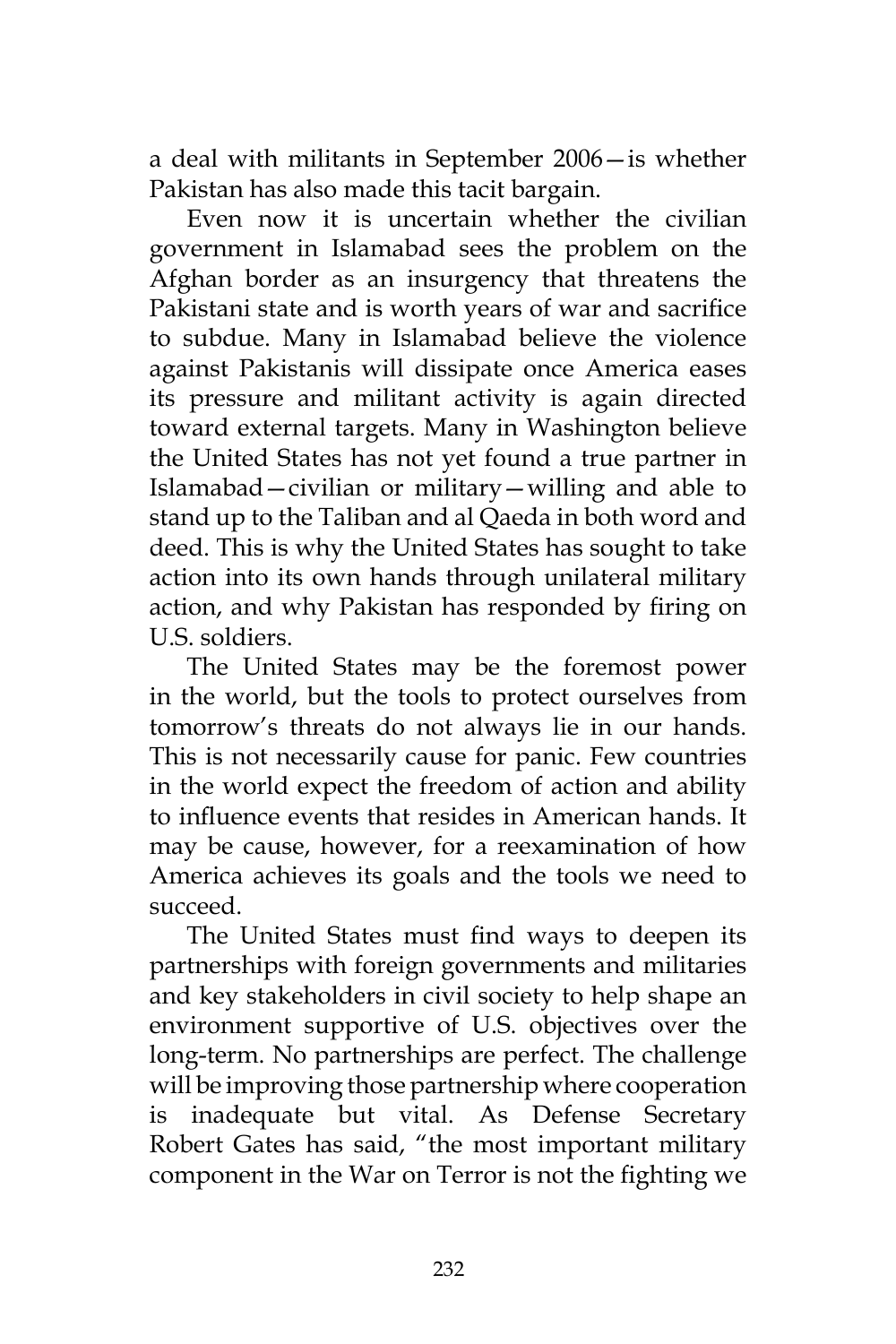do ourselves, but how well we enable and empower our partners to defend and govern themselves,"79 or as former Senate Armed Services Committee Chairman Sam Nunn is fond of saying, "We are in a race between cooperation and catastrophe."80

# **U.S. Policy Options.**

The first policy imperative of Pakistan's demographics is recognizing that as difficult a challenge Pakistan poses to U.S. decisionmakers today, it will likely be magnified in a decade's time if action is not taken now. The 9/11 Commission said the United States should make a long-term commitment to Pakistan's future.

The underlying purpose of all action should be to mitigate the risk of nuclear material being transferred to terrorists over the long run. Although direct U.S. military action on Pakistani territory could prove necessary, the U.S. Government should do more shaping and influencing and less compulsion of friends, adversaries, and those in between.<sup>81</sup> Any direct action should be weighed against potential long-term consequences that could create conditions favorable to terrorist recruitment and broader conflict and instability in Pakistan. Are the targets of unilateral military strikes directly threatening to U.S. interests and lives? If not, the costs of stirring resentment in Pakistan may not be worth the immediate benefits of action.

U.S. shaping efforts should take the form of strengthening the Pakistani military's coherence and professionalism, promoting forces of political moderation, working to address divisions in Pakistani society, and building the capacity of government,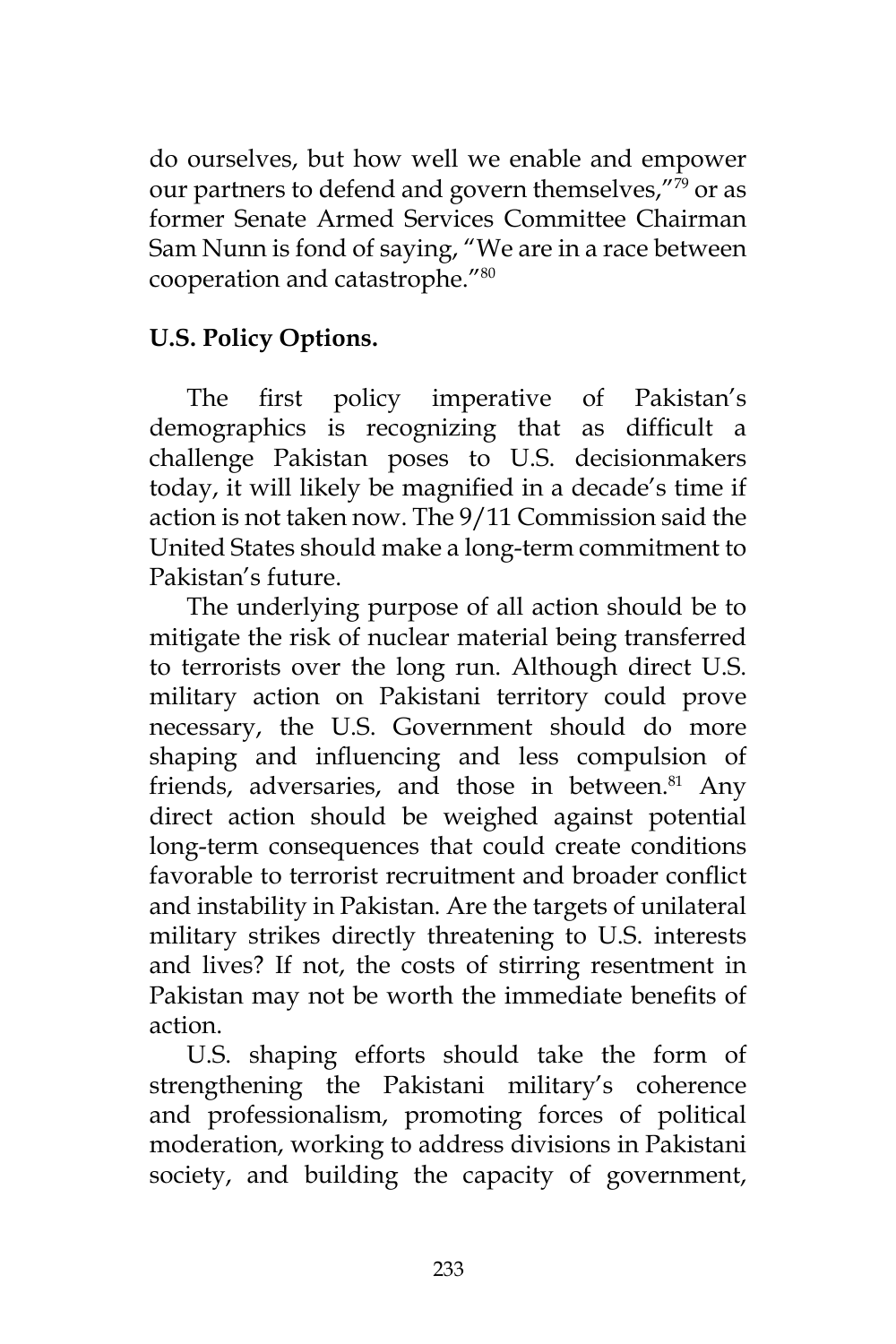military, and civil society actors. The U.S. Government already engages in much of this type of work, and yet the effect seems to be far less than the sum of the various parts.

The United States should recognize that its words and deeds can create incentives and disincentives for Pakistanis to work toward peace, stability, and moderation. It should be content to let politics play out in Islamabad without the shadow of U.S. interference.

At the same time, the United States should quietly build deeper and more lasting relationships with all levels of the Pakistani military. The purpose of this engagement should go beyond general alliance maintenance and intelligence collection and seek to generate a common threat perception and set of shared goals.

America's visible presence in Pakistan should expand tremendously, but not along a security agenda. The Biden-Lugar bill for Pakistan gets many elements right: billions of dollars of aid for education and health over many years, greater accountability for security assistance, building a new relationship with the Pakistani people. It is a long-term prescription that is necessary for a counterinsurgency war that will take years to win.

Any long-term aid plan for Pakistan must include the following elements:

- Massive new investments in teacher training. America should become synonymous with quality education in Pakistan, not with the war on terror. The only way Pakistan will compete in the future is with strong public education.
- Food, water, and energy assistance. America should work closely with the Pakistani state and civil society to develop, fund, and implement a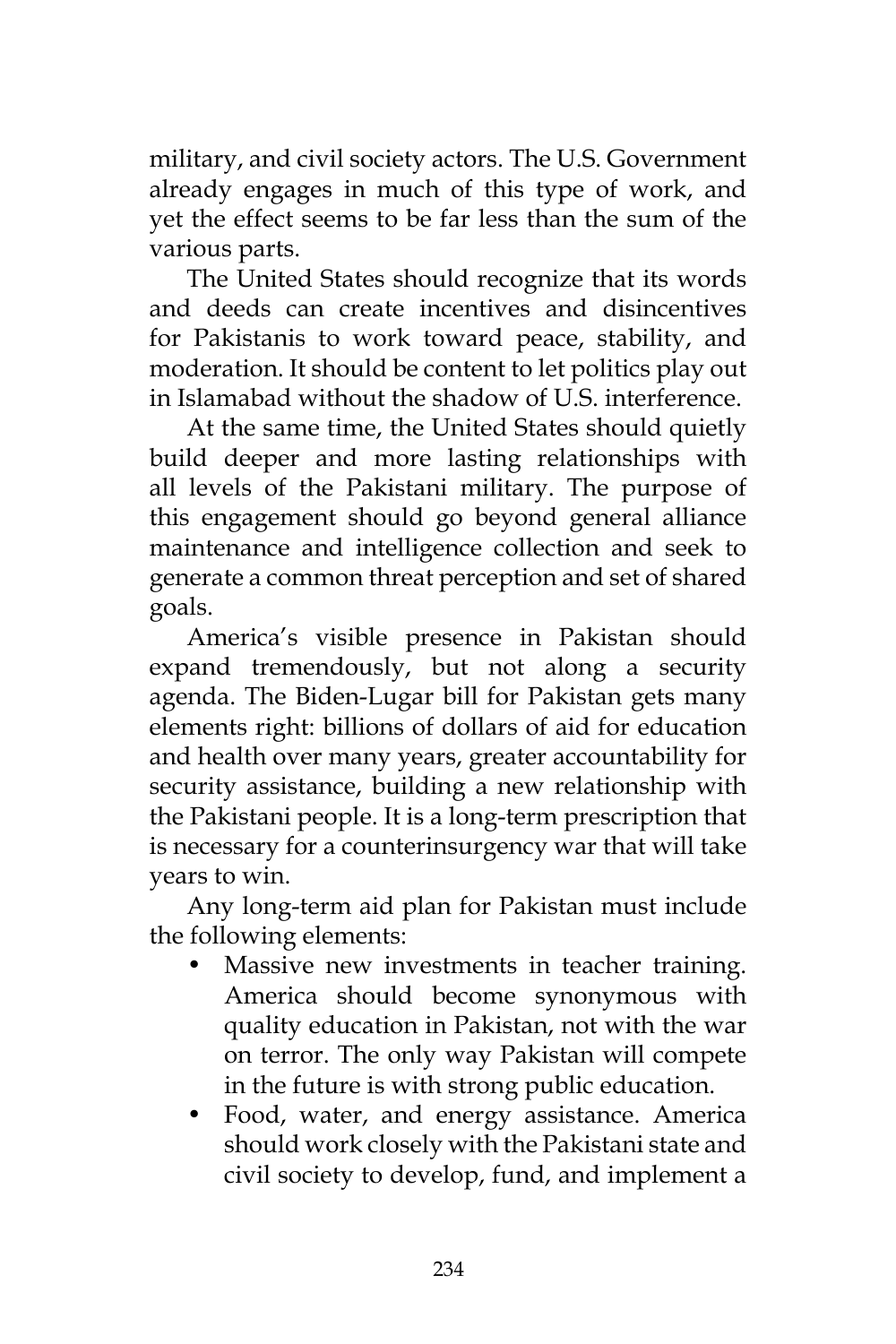comprehensive program to address resource shortages in Pakistan over the next 20 years. The United States has already provided shortterm food assistance to Pakistan, but longerterm programs can be developed, particularly in the energy sector.

• Trade assistance. Even if political realities mean that the United States is not going to fully open its markets to Pakistani textiles, the United States should help Pakistan diversify and increase demand for its exports to lower its trade deficit. Provinces should have more say in the formulation of Pakistan's trade policy, and Punjab must become an engine of growth for all of Pakistan. Greater linkages must be built with China and India.

America's assistance to Pakistan should be closely tied to a strategic communication plan to help counter the ideology put forward by groups like the Taliban and al Qaeda. The initiative and implementation team should have an extensive local presence outside the American embassy, and be staffed by Pakistanis. There is added risk to operating country-wide at a time when anything associated with America could become a target, but working in Pakistan is a risky proposition, and the United States must be willing to bear more risk.

Ultimately, Pakistanis will need to make the sacrifices and tough decisions necessary to keep their country on a path toward peace and prosperity. The United States can exercise more patience, but at a certain point, Pakistan will need to demonstrate that it is committed to effectively reducing the militant threat on its western border. Tribal jirgas and a new, more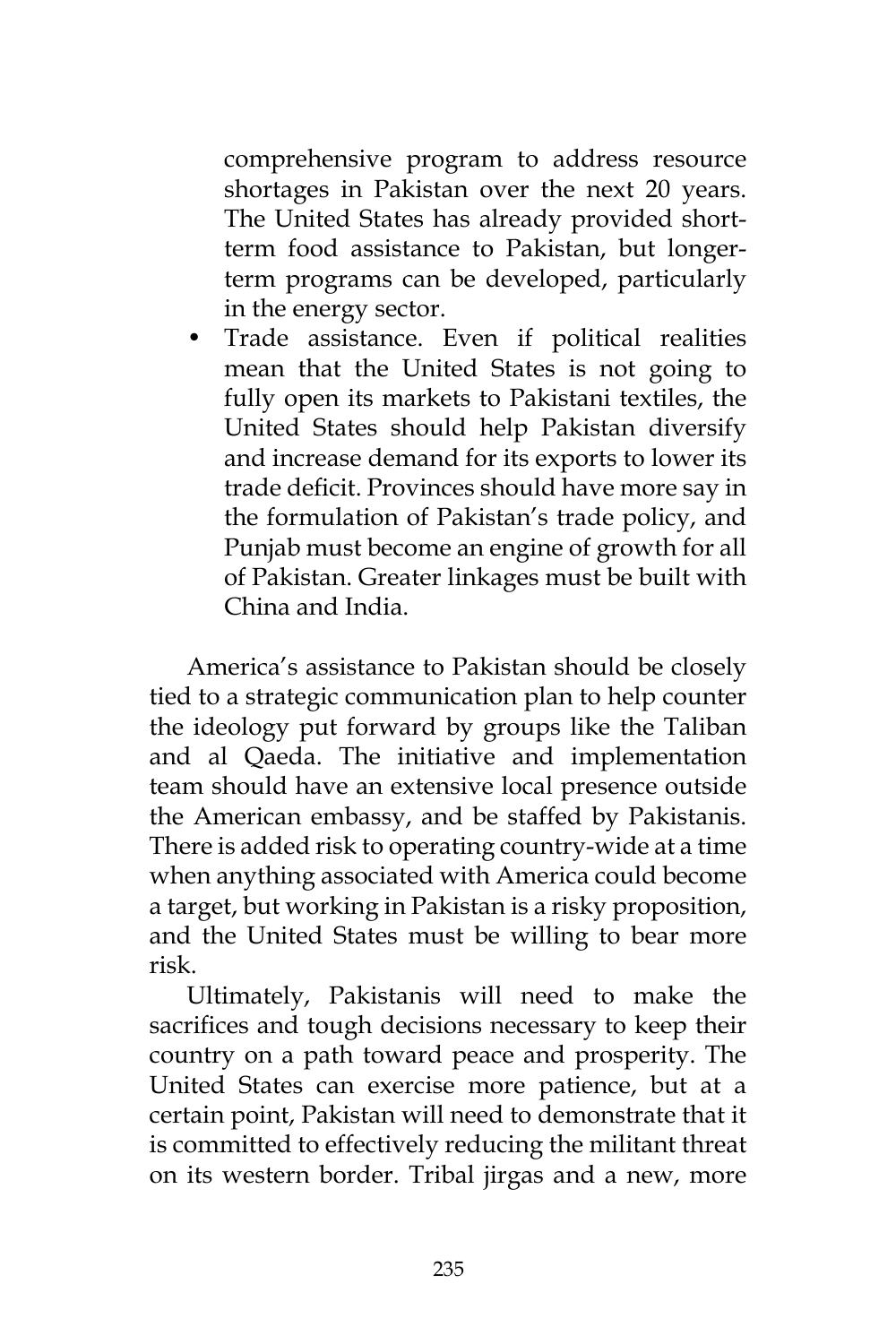balanced counterinsurgency strategy may prove to be the answer. The danger is that if these fail, the time horizons in Pakistan for U.S. decisionmakers are likely to get even shorter than they have been over the past 7 years.

#### **ENDNOTES - CHAPTER 6**

1. Myron Weiner and Michael S. Teitelbaum, *Political Demography, Demographic Engineering*, New York: Berghahn Books, 2001, p. 2.

2. Richard Jackson and Neil Howe, The *Graying of the Great Powers: Demography and Geopolitics in the 21st Century*, Washington, DC: Center for Strategic and International Studies (CSIS), 2008, p. 12.

3. Weiner and Teitelbaum, p. 46.

4. Jackson and Howe, p. 19.

5. Tauseef Ahmed, "Population Sector in Pakistan: Current Demographic Situation Sectoral Problems and Issues and the Way Forward," *Multi-donor Support Unit*, No. 30610, October 2001.

6. Department of Economic and Social Affairs UN Secretariat Population Division, "Long-range Population Projections," proceedings of the UN Technical Working Group on Long-Range Population Projections, UN Headquarters, New York, June 30, 2003; the World Bank, "World Development Indicators Database: Country Data Profile," September 2008.

7. Population Reference Bureau, "Data by Geography," August 2004.

8. Zeba A. Sathar, "Fertility in Pakistan: Past, Present and Future," Workshop on Prospects for Fertility Decline in High Fertility Countries, Population Division, Department of Economic and Social Affairs, UN Secretariat, New York, July 9-11, 2001.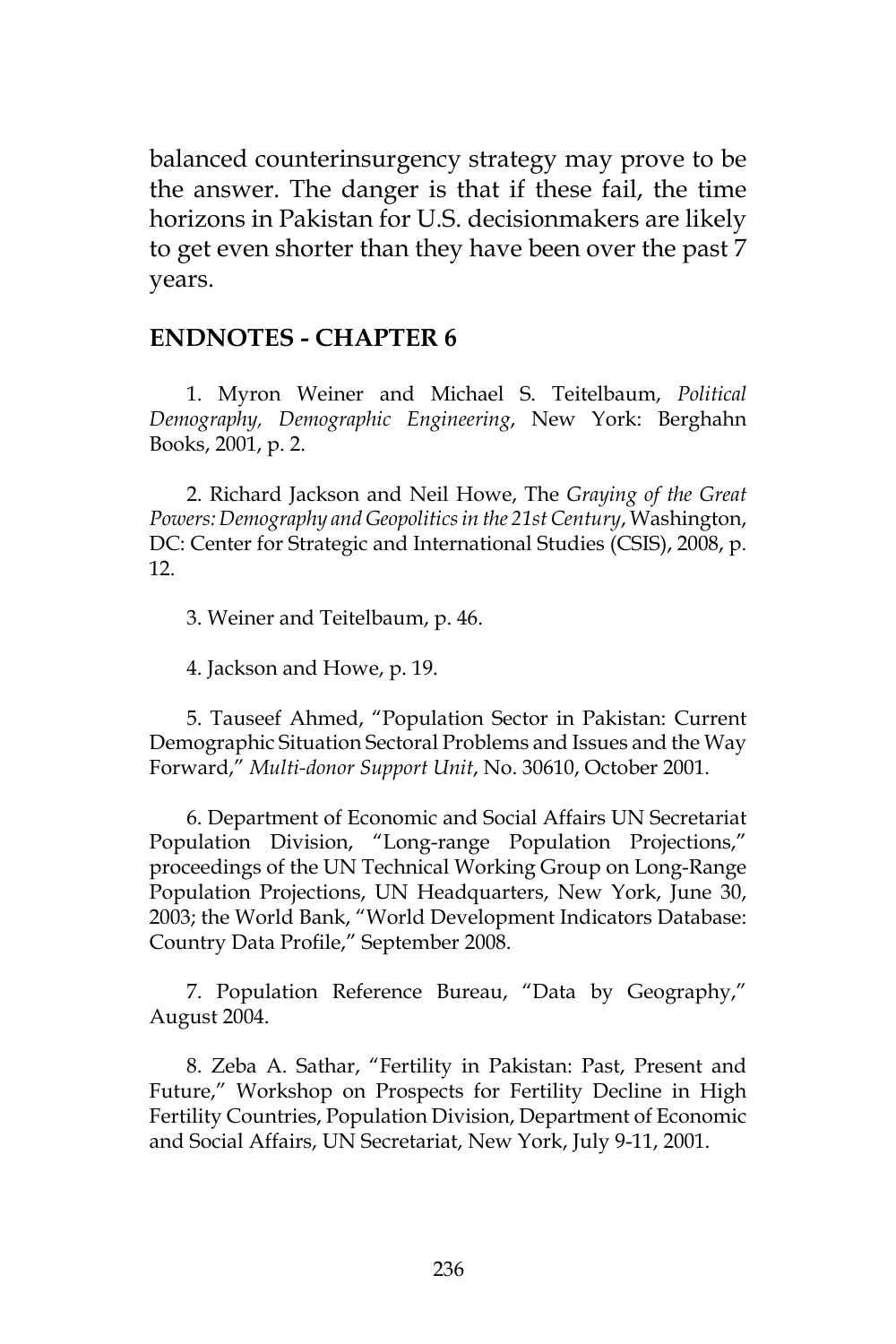9. Durr-e-Nayab, "Demographic Dividend or Demographic Threat in Pakistan," *Pakistan Development Review*, Vol. 47, 2006, p. 8.

10. *Ibid*, p. 7.

11. David Canning, "The Impact of Aging on Asian Development," Seminar on Aging Asia: A New Challenge for the Region, Kyoto, Japan, May 7, 2007, and Tokyo, Japan, May 8, 2007.

12. Durr-e-Nayab, p. 8.

13. Government of Pakistan, "The Demographic Dividend— Unleashing the Human Capital," Pakistan Development Forum, Jinnah Convention Centre, Islamabad, Pakistan, April 25-27, 2007.

14. Durr-e-Nayab, p. 9.

15. *Ibid*.

16. David Canning, p. 13.

17. Durr-e-Nayab, p. 15.

18. Ahmed, p. 3.

19. Durr-e-Nayab, p. 15.

20. Jackson and Howe, p. 141.

21. *Ibid*, p. 3.

22. Farhat Haq, "Rise of the MQM in Pakistan: Politics of Ethnic Mobilization," *Asian Survey*, Vol. 35, No. 11, November 1995.

23. Adeel Khan, Pakistan's Sindhi Ethnic Nationalism: Migration, Marginalization, and the Threat of Indianization," *Asian Survey*, Vol. 42, No. 2, March/April 2002.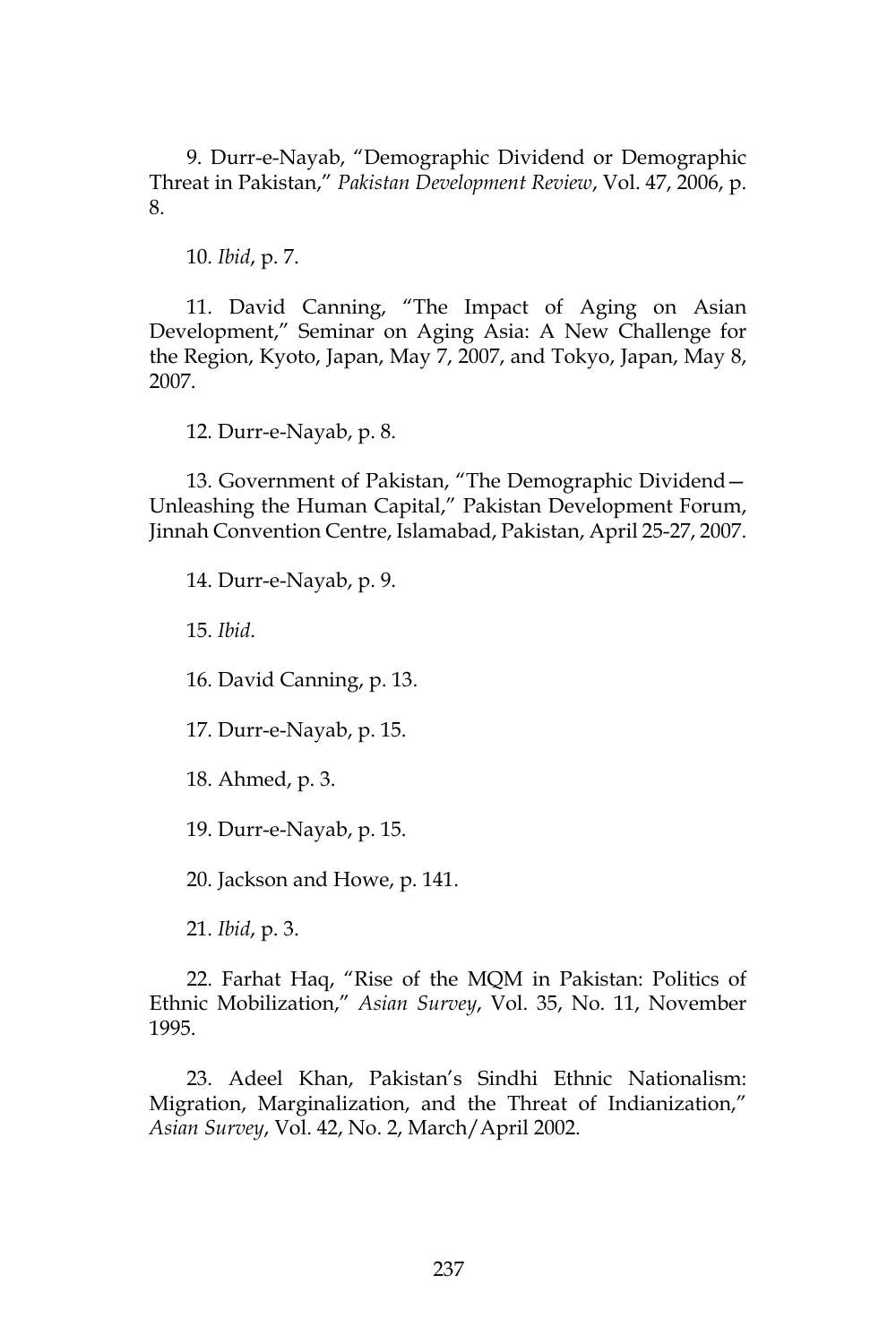24. Afghan Research and Evaluation Unit, "Afghans in Quetta: Settlements, Livelihoods, Support Networks and Cross-Border Linkages," January 2006.

25. Haris Gazdar, "A Review of Migration Issues in Pakistan," Migration, Development and Pro-Poor Policy Choices in Asia Conference, Dhaka, Bangladesh, June 22-24, 2003.

26. Devesh Kapur, "Remittances: The New Development Mantra?" G-24 Technical Group Meeting, Harvard University and Center for Global Development, August 25, 2003.

27. Aqila Khawaja, "Constraints and Challenges Arising from Demographic Transitions and Imbalances: Pakistan at the Crossroads," Network of Asia-Pacific Schools and Institutes of Public Administration and Governance Annual Conference, Beijing, China, December 5-7 2005.

28. *Ibid*, p. 560.

29. Jackson and Howe, p. 144.

30. UN Development Programme, *Beyond Scarcity: Power, Poverty and the Global Water Crisis*, New York: Palgrave Macmillan, 2006.

31. *Ibid*, p. 14.

32. Steve Morrison, *A Call for a U.S. Strategic Approach to the Global Food Crisis*, Washington, DC: CSIS, July 28, 2008, p. 2.

33. *Ibid*., pp. 2-4.

34. Ather Maqsood Ahmed and Rehana Siddiqui, "Food Security in Pakistan: Can it be Achieved?" *The Pakistan Development Review*, Vol. 34, No. 4, part 2, Winter 1995, p. 723.

35. *Ibid*., p. 724.

36. *Ibid*.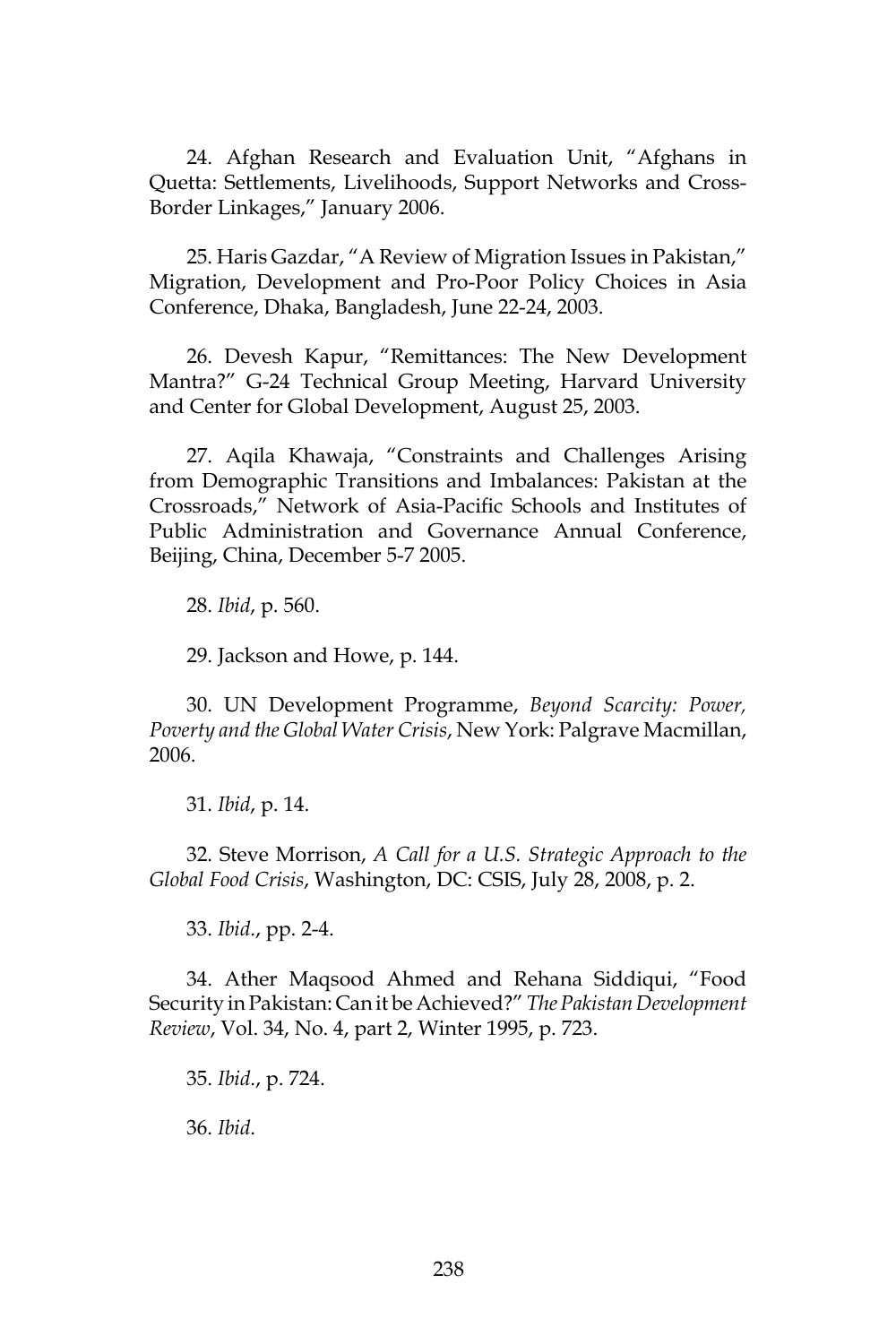37. Ismail Quereshi, "Agriculture for Growth and Poverty Alleviation: Policies and Programs of the Government of Pakistan," Pakistan Development Forum: The Demographic Dividend- Unleashing the Human Capital, Jinnah Convention Centre, Islamabad, Pakistan, April 26, 2007.

38. *Ibid*.

39. Sohail Jehangir Malik, "Agriculture in Pakistan: Challenges and Prospects," Pakistan Development Forum: The Demographic Dividend- Unleashing the Human Capital, Jinnah Convention Centre, Islamabad, April 26, 2007.

40. Naser Faruqui, "Responding to the Water Crisis in Pakistan," *Water Resources Development*, Vol. 20, No. 2, June 2004, pp. 177-192.

41. *Ibid*.

42. Aaron T. Wolf, "Water and Human Security" *AVISO* 3, June 1999.

43. Government of Pakistan, "Pakistan: a Hydraulic Nation," Pakistan Development Forum: The Demographic Dividend-Unleashing the Human Capital, Jinnah Convention Centre, Islamabad, Pakistan, April 27, 2007.

44. Faruqui, p. 179.

45. Faruqui, p. 180.

46. Sandia National Laboratories, "Energy-Water Nexus Overview," available from *www.sandia.gov/energy-water/nexus\_ overview.htm*.

47. Mukhtar Ahmed, "Meeting Pakistan's Energy Needs," Woodrow Wilson International Center for Scholars Presentation, Washington, DC, June 2006.

48. *Ibid*., p. 6.

49. *Ibid*., p. 1.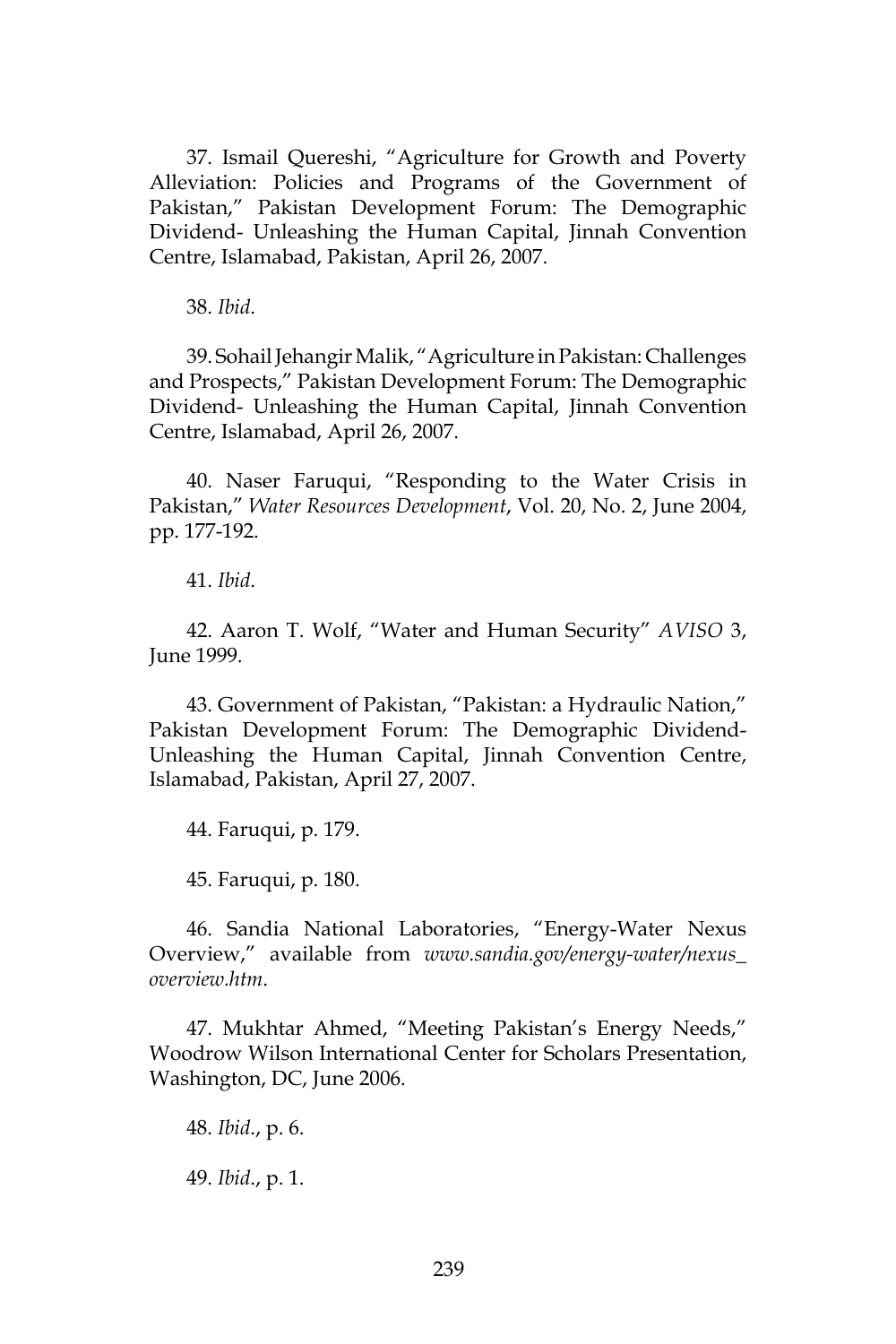50. Tauseef Ahmed, "Population Sector in Pakistan: Current Demographic Situation Sectoral Problems and Issues and the Way Forward," *Multi-donor Support Unit*, No. 30610, October 2001.

51. Rehana Siddiqui, "Energy and Economic Growth in Pakistan," *The Pakistan Development Review*, Vol. 43. No. 2, 2004, p. 175.

52. Robert G. Wirsing, *Baloch Nationalism and the Geopolitics of Energy Resources*, Carlisle, PA: Strategic Studies Institute, U.S. Army War College, 2008.

53. *Ibid*., p. 8.

54. *Ibid*.

55. Michael Kugelman and Robert Hathaway, *Hard Sell: Attaining Pakistani Competitiveness in Global Trade*, Woodrow Wilson International Center for Scholars Asia Program, 2008.

56. Robert Looney, "Failed Economic Take-Offs and Terrorism: Conceptualizing a Proper Role for U.S. Assistance to Pakistan," *Asian Survey*, Vol. 44, No. 6, 2004, p. 781.57. *Ibid*, p. 771.

58. *Ibid*, p. 778.

59. Khawaja, p. 558.

60. UN Development Program, "Human Development Reports," available from *hdr.undp.org/en/statistics/*.

61. Shahid Javed Burki, "Pakistan's Economy: Challenges and Opportunities," CSIS presentation, Washington, DC, March 25, 2008.

62. Robert M. Hathway, ed., *Education Reform in Pakistan: Building for the Future*, Washington, DC: Woodrow Wilson International Center for Scholars, 2005.

63. *Ibid.*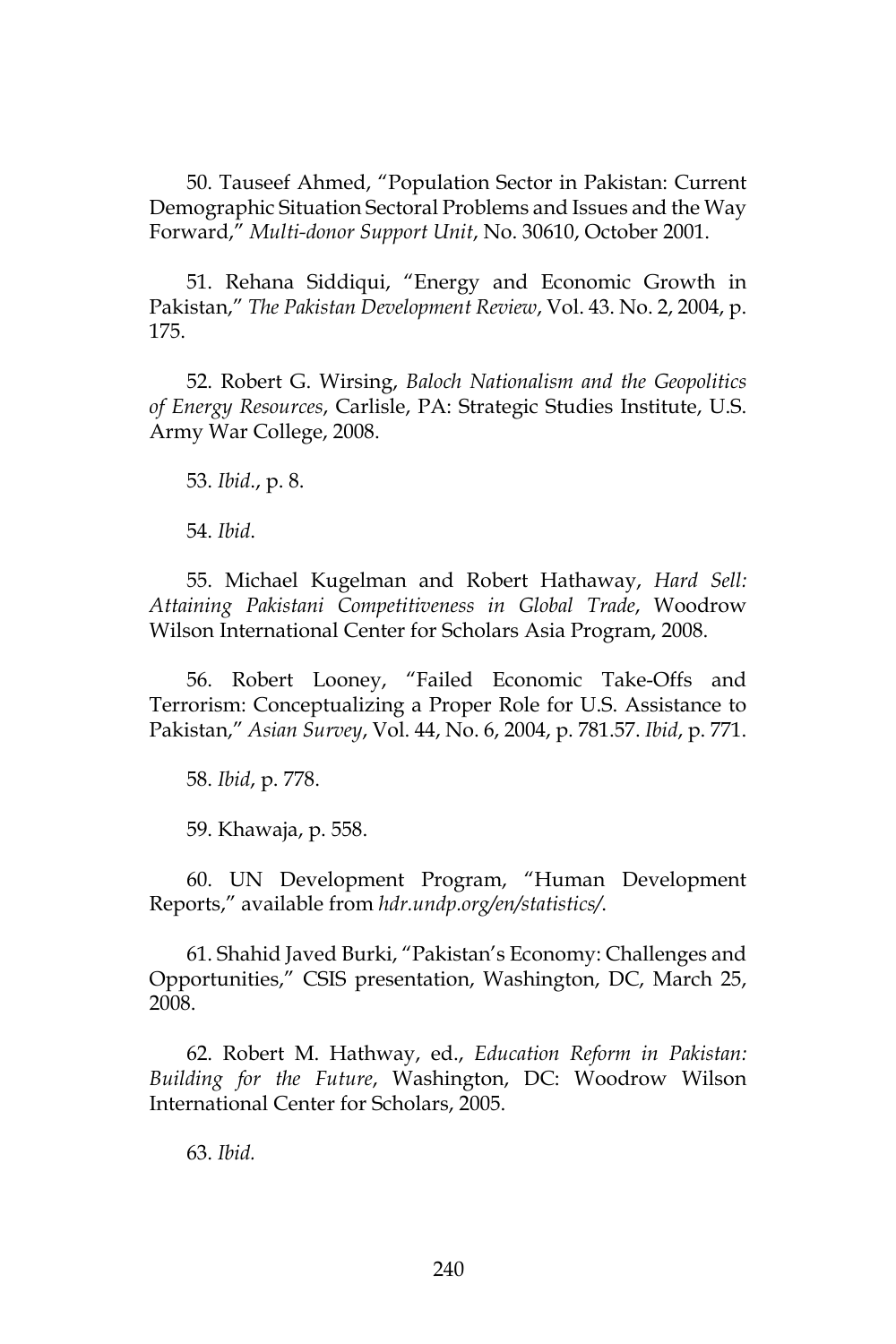64. Shahid Javed Burki, "Educating the Pakistani Masses: The World Needs to Help," Testimony before the Senate Committee on Foreign Relations on Combating Terrorism Through Education: The Near East and South Asian Experience, Washington, DC, April 13, 2005.

65. Robert Looney, "Failed Economic Take-Offs and Terrorism: Conceptualizing a Proper Role for U.S. Assistance to Pakistan," *Strategic Insights*, Vol. 2, No. 2, February 2003, p. 783.

66. Javed Hasan Aly, *Education in Pakistan: A White Paper,*  National Education Policy Review Team, 2007, p. 39.

67. C. Christine Fair, "Militant Recruitment in Pakistan: Implications for al Qaeda and other Organizations," *Studies in Conflict and Terrorism*, Vol. 27, No. 6, 2004, p. 489-504.

68. A. H. Nayyar and Ahmad Salim, eds., *The Subtle Subversion: The State of Curricula and Textbooks in Pakistan: Urdu, English, Social Studies and Civics*, Islamabad, Pakistan: Sustainable Development Policy Institute, 2002, pp. 9-62, 70.

69. Graham E. Fuller, *The Youth Factor: The New Demographics of the Middle East and the Implications for U.S. Policy,* Washington, DC: The Brookings Institution, 2003.

70. Akbar S. Ahmed, *Resistance and Control in Pakistan*, New York: Routledge, 2004, p. 148.

71. Nicholas Schmidle, "Next-Gen Taliban," *New York Times Magazine*, January 6, 2008.

72. Fair, p. 490.

73. *Ibid*.

74. Donald Rumsfeld, "Rumsfeld's War-On-Terror Memo," *USA Today*, October 16, 2003.

75. Michael O'Hanlon, "Dealing with the Collapse of a Nuclear-Armed State: The Cases of North Korea and Pakistan," *Princeton Project on National Security*, Princeton, NJ: Princeton